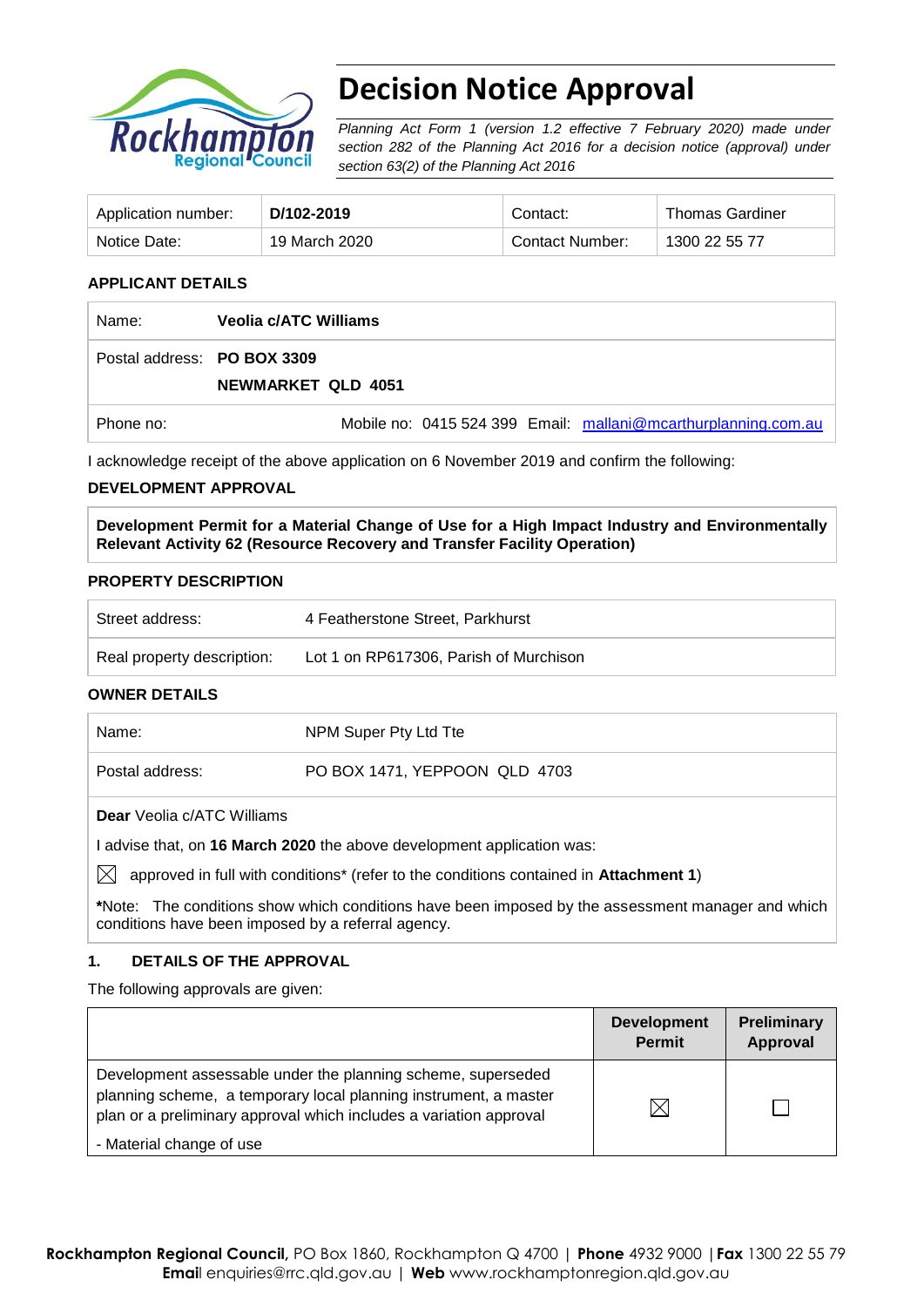|                                                                                         | <b>Planning</b><br><b>Regulation</b><br>2017<br>reference | <b>Development</b><br><b>Permit</b> | <b>Preliminary</b><br><b>Approval</b> |
|-----------------------------------------------------------------------------------------|-----------------------------------------------------------|-------------------------------------|---------------------------------------|
| Making a material change of use of premises for an<br>environmentally relevant activity | Schedule 10,<br>part 5, division                          | $\times$                            |                                       |

### **2. CONDITIONS**

This approval is subject to the conditions in Attachment 1.

#### **3. FURTHER DEVELOPMENT PERMITS REQUIRED**

Please be advised that the following development permits are required to be obtained before the development can be carried out:

| Type of development permit required | Subject of the required development permit |
|-------------------------------------|--------------------------------------------|
| <b>Operational Works</b>            | <b>Access and Parking Works</b>            |
| Building Works                      |                                            |
| <b>Plumbing and Drainage Works</b>  |                                            |

# **4. SUBMISSIONS**

Properly made submissions **were** made in relation to the application.

There was 1 properly made submissions received from the following submitter(s);

| Name of principal submitter<br><b>Residential or business address</b> |                          | Electronic address (if provided) |
|-----------------------------------------------------------------------|--------------------------|----------------------------------|
| 1. LA Sypher                                                          | Glenmyra, Alpha QLD 4724 | info@tvaa.com.au                 |

# **5. REFERRAL AGENCIES**

The following Referral Agencies were activated by this application.

| For an application involving                                                                                                                                                                                                                                                                                                                                                                  | Name of<br>agency                                                                                                                    | Role of<br><b>Agency</b> | <b>Contact Details</b>                                                                                                                                                                                       |
|-----------------------------------------------------------------------------------------------------------------------------------------------------------------------------------------------------------------------------------------------------------------------------------------------------------------------------------------------------------------------------------------------|--------------------------------------------------------------------------------------------------------------------------------------|--------------------------|--------------------------------------------------------------------------------------------------------------------------------------------------------------------------------------------------------------|
| <b>ENVIRONMENTALLY RELEVANT ACTVITIES</b>                                                                                                                                                                                                                                                                                                                                                     |                                                                                                                                      |                          |                                                                                                                                                                                                              |
| Schedule 10, Part 5, Division 4, Table 2 - Non-devolved environmentally relevant activities                                                                                                                                                                                                                                                                                                   |                                                                                                                                      |                          |                                                                                                                                                                                                              |
| Development application for a material<br>change of use that is assessable<br>development under section 8, if-<br>(a) the environmentally relevant activity the<br>subject of the application has not been<br>devolved to a local government under the<br>Environmental Protection Regulation; and<br>(b) the chief executive is not the prescribed<br>assessment manager for the application | The chief<br>executive of<br>the<br>department in<br>which the<br>Planning<br>Act 2016 is<br>administered:<br>Department of<br>State | Concurrence              | In person:<br>Level 2, 209 Bolsover<br>Street, Rockhampton<br>City<br>Online lodgement using<br>MyDAS2:<br>https://prod2.dev-<br>assess.qld.gov.au/suite/<br>Email:<br>RockhamptonSARA@ds<br>dmip.qld.gov.au |
|                                                                                                                                                                                                                                                                                                                                                                                               | Development,<br>Manufacturing,<br>Infrastructure<br>and Planning                                                                     |                          | Postal:<br><b>PO Box 113</b><br>Rockhampton Qld 4700                                                                                                                                                         |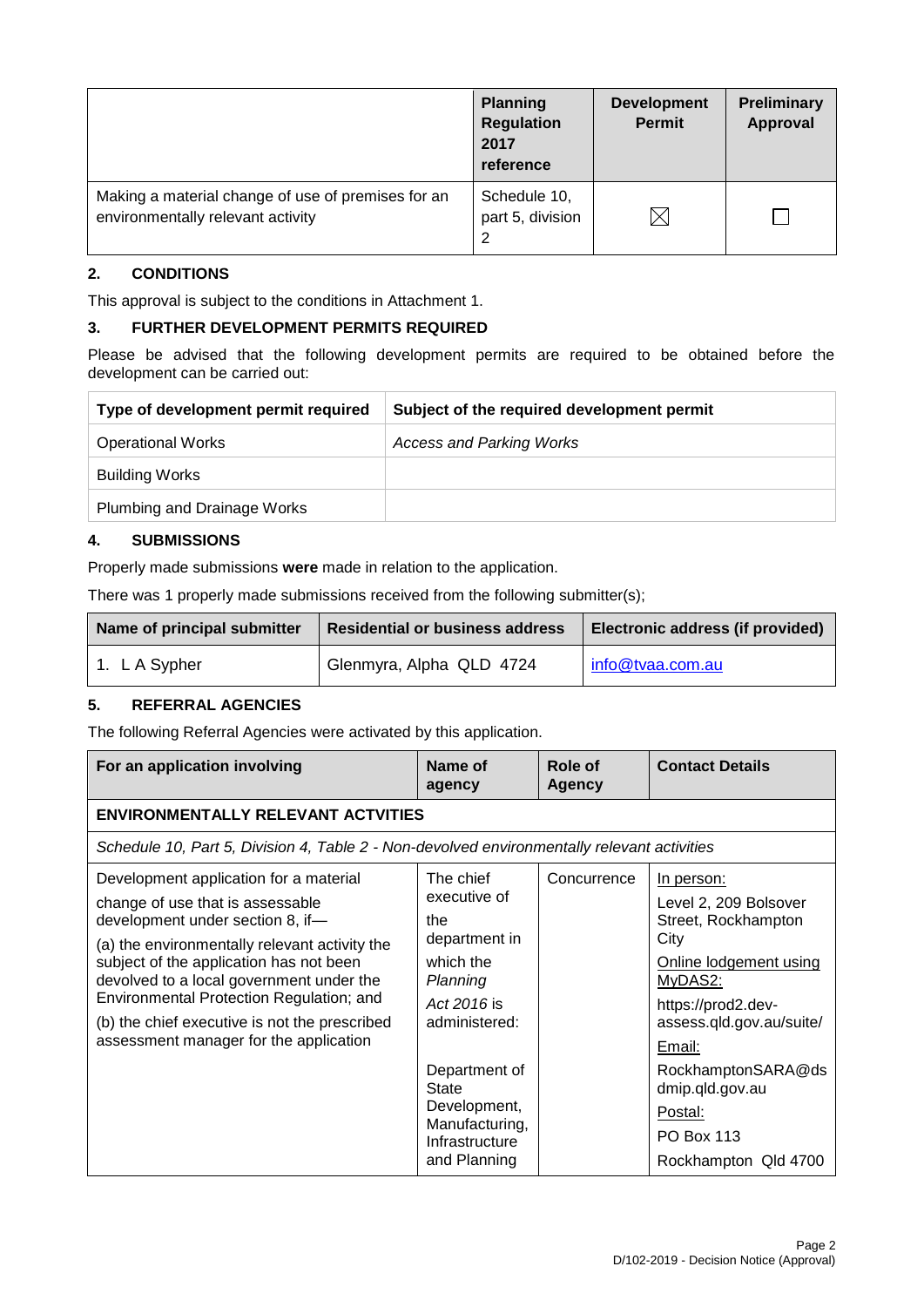### **STATE TRANSPORT INFRASTRUCTURE (State Transport Corridors and Future State Transport Corridors)**

*Schedule 10, Part 9, Division 4, Subdivision 2, Table 4 – Material change of use of premises near a State transport corridor or that is a future State transport corridor*

| Development application for a material<br>change of use, other than an excluded<br>material change of use, that is assessable<br>development under a local categorising<br>instrument, if all or part of the premises-<br>(a) are within 25m of a State transport<br>corridor; or<br>(b) are a future State transport corridor; or<br>$(c)$ are-<br>(i) adjacent to a road that intersects with a<br>State-controlled road; and<br>(ii) within 100m of the intersection | The chief<br>executive of<br>the<br>department in<br>which the<br>Planning<br>Act 2016 is<br>administered:<br>Department of<br>State<br>Development,<br>Manufacturing, | Concurrence | In person:<br>Level 2, 209 Bolsover<br>Street, Rockhampton<br>City<br>Online lodgement using<br>MyDAS2:<br>https://prod2.dev-<br>assess.qld.gov.au/suite/<br>Email:<br>RockhamptonSARA@ds<br>dmip.qld.gov.au<br>Postal:<br><b>PO Box 113</b> |
|-------------------------------------------------------------------------------------------------------------------------------------------------------------------------------------------------------------------------------------------------------------------------------------------------------------------------------------------------------------------------------------------------------------------------------------------------------------------------|------------------------------------------------------------------------------------------------------------------------------------------------------------------------|-------------|----------------------------------------------------------------------------------------------------------------------------------------------------------------------------------------------------------------------------------------------|
|                                                                                                                                                                                                                                                                                                                                                                                                                                                                         | Infrastructure<br>and Planning                                                                                                                                         |             | Rockhampton Qld 4700                                                                                                                                                                                                                         |

### **6. THE APPROVED PLANS**

#### **The approved development must be completed and maintained generally in accordance with the approved drawings and documents:**

| <b>Drawing/report title</b>                                                 | <b>Prepared by</b>      | <b>Date</b>     | Reference number   | <b>Rev</b> |
|-----------------------------------------------------------------------------|-------------------------|-----------------|--------------------|------------|
| Site Plan (Aerial)                                                          | <b>ATC Williams</b>     | 6 November 2019 | <b>SK101</b>       | D          |
| <b>Waste Transfer Facility</b><br>Concept                                   | <b>ATC Williams</b>     | 6 November 2019 | SK102              | B          |
| Site Plan                                                                   | Qantec McWilliam        | 9 May           | 05R092-C01         | B          |
| Footing and slab on ground<br>layout footing and slab details               | <b>Qantec McWilliam</b> | 29 July 2005    | 05R092-S02         | C          |
| Shed Extension Layout and<br>Elevations                                     | <b>Qantec McWilliam</b> | 9 May           | 05R092-S03         | C          |
| <b>Shed Extension Dimension</b><br>Layout                                   | <b>Qantec McWilliam</b> | 9 May           | 05R092-S04         | A          |
| <b>Traffic Impact Statement</b>                                             | <b>HIG</b>              | October 2019    | P <sub>10426</sub> |            |
| Site Emergency Response<br>Plan - Rockhampton<br><b>Industrial Services</b> | Veolia                  | 21 August 2019  | TEM-328-1          |            |
| <b>SHEQ Site Operational</b><br>Management Plan                             | Veolia                  | 21 August 2019  | TEM-435-1          |            |
| Hazardous Materials -<br>Delivery, Storage & Handling<br>Standard           | Veolia                  | 21 March 2019   | STA-119-2          |            |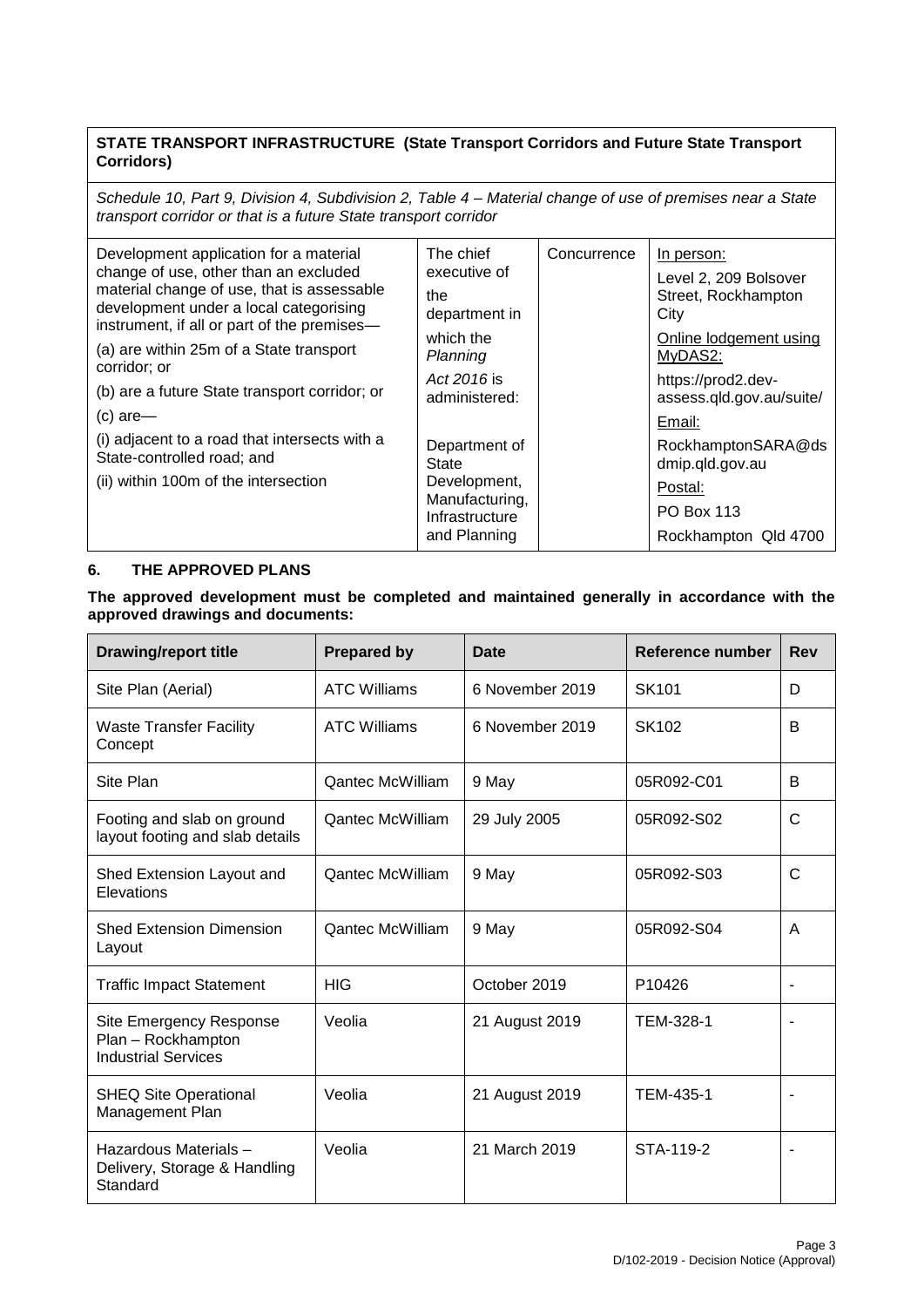| <b>Traffic Management Plan</b> | Veolia | 21 August 2019 | TEM-220- |  |
|--------------------------------|--------|----------------|----------|--|
|--------------------------------|--------|----------------|----------|--|

# **7. CURRENCY PERIOD FOR THE APPROVAL (s.85 of the** *Planning Act***)**

The standard currency periods stated in section 85 of *Planning Act 2016* apply to each aspect of development in this approval, if not stated in the conditions of approval attached.

# **8. STATEMENT OF REASONS**

r

| <b>Description of the</b><br>development           | The proposed development is for a Material Change of Use for a High Impact<br>Industry and Environmentally Relevant Activity 62 (Resource Recovery and<br><b>Transfer Facility Operation)</b>                                                                                                                                                                   |                                                                                                                                                                                                       |  |
|----------------------------------------------------|-----------------------------------------------------------------------------------------------------------------------------------------------------------------------------------------------------------------------------------------------------------------------------------------------------------------------------------------------------------------|-------------------------------------------------------------------------------------------------------------------------------------------------------------------------------------------------------|--|
| <b>Reasons for Decision</b>                        | The proposed development will not compromise the viability of existing<br>a)<br>and future medium impact industry uses in the locality due to its<br>restricted operations in terms of the type and quantity of waste that can<br>be received in accordance with the Environmental Authority permit (ref:<br>EA0002127);                                        |                                                                                                                                                                                                       |  |
|                                                    | The facility is not permitted to receive any waste of an explosive nature,<br>b)<br>or putrescible, green, construction, clinical, biosecurity waste which<br>would cause environmental harm or nuisance;                                                                                                                                                       |                                                                                                                                                                                                       |  |
|                                                    | Operations<br>have<br>c)<br>and soil contamination;                                                                                                                                                                                                                                                                                                             | been<br>appropriately conditioned<br>to<br>prevent<br>environmental nuisance to adjoining premises and sensitive receptors<br>by way of impacts to air quality, noise, water (including groundwater), |  |
|                                                    | d)                                                                                                                                                                                                                                                                                                                                                              | The proposal is designed and managed to maintain safety to people and<br>to avoid significant effects on the natural environment;                                                                     |  |
|                                                    | e)                                                                                                                                                                                                                                                                                                                                                              | The proposed use does not compromise the strategic framework in the<br>Rockhampton Region Planning Scheme 2015;                                                                                       |  |
|                                                    | f)<br>Assessment of the development against the relevant zone purpose,<br>planning scheme codes and planning scheme policies demonstrates<br>that the proposed development will not cause significant adverse<br>impacts on the surrounding natural environment, built environment and<br>infrastructure, community facilities, or local character and amenity; |                                                                                                                                                                                                       |  |
|                                                    | The proposed development does not compromise the relevant State<br>g)<br>Planning Policy; and                                                                                                                                                                                                                                                                   |                                                                                                                                                                                                       |  |
|                                                    | On balance, the application should be approved because the<br>h)<br>circumstances favour Council exercising its discretion to approve the<br>application even though the development does not comply with an<br>aspect of the assessment benchmarks.                                                                                                            |                                                                                                                                                                                                       |  |
| <b>Assessment</b><br><b>Benchmarks</b>             | The proposed development was assessed against the following assessment<br>benchmarks:                                                                                                                                                                                                                                                                           |                                                                                                                                                                                                       |  |
|                                                    |                                                                                                                                                                                                                                                                                                                                                                 | Medium Impact Industry Zone Code;                                                                                                                                                                     |  |
|                                                    |                                                                                                                                                                                                                                                                                                                                                                 | Access, Parking and Transport Code;                                                                                                                                                                   |  |
|                                                    | Landscape Code;                                                                                                                                                                                                                                                                                                                                                 |                                                                                                                                                                                                       |  |
|                                                    | Stormwater Management Code;                                                                                                                                                                                                                                                                                                                                     |                                                                                                                                                                                                       |  |
|                                                    | Waste Management Code; and                                                                                                                                                                                                                                                                                                                                      |                                                                                                                                                                                                       |  |
|                                                    | Water and Sewer Code.                                                                                                                                                                                                                                                                                                                                           |                                                                                                                                                                                                       |  |
| <b>Compliance with</b><br>assessment<br>benchmarks |                                                                                                                                                                                                                                                                                                                                                                 | The development was assessed against all of the assessment benchmarks<br>listed above and complies with all of these with the exceptions listed below.                                                |  |
|                                                    | <b>Assessment</b><br><b>Benchmark</b>                                                                                                                                                                                                                                                                                                                           | Reasons for the approval despite non-<br>compliance with benchmark                                                                                                                                    |  |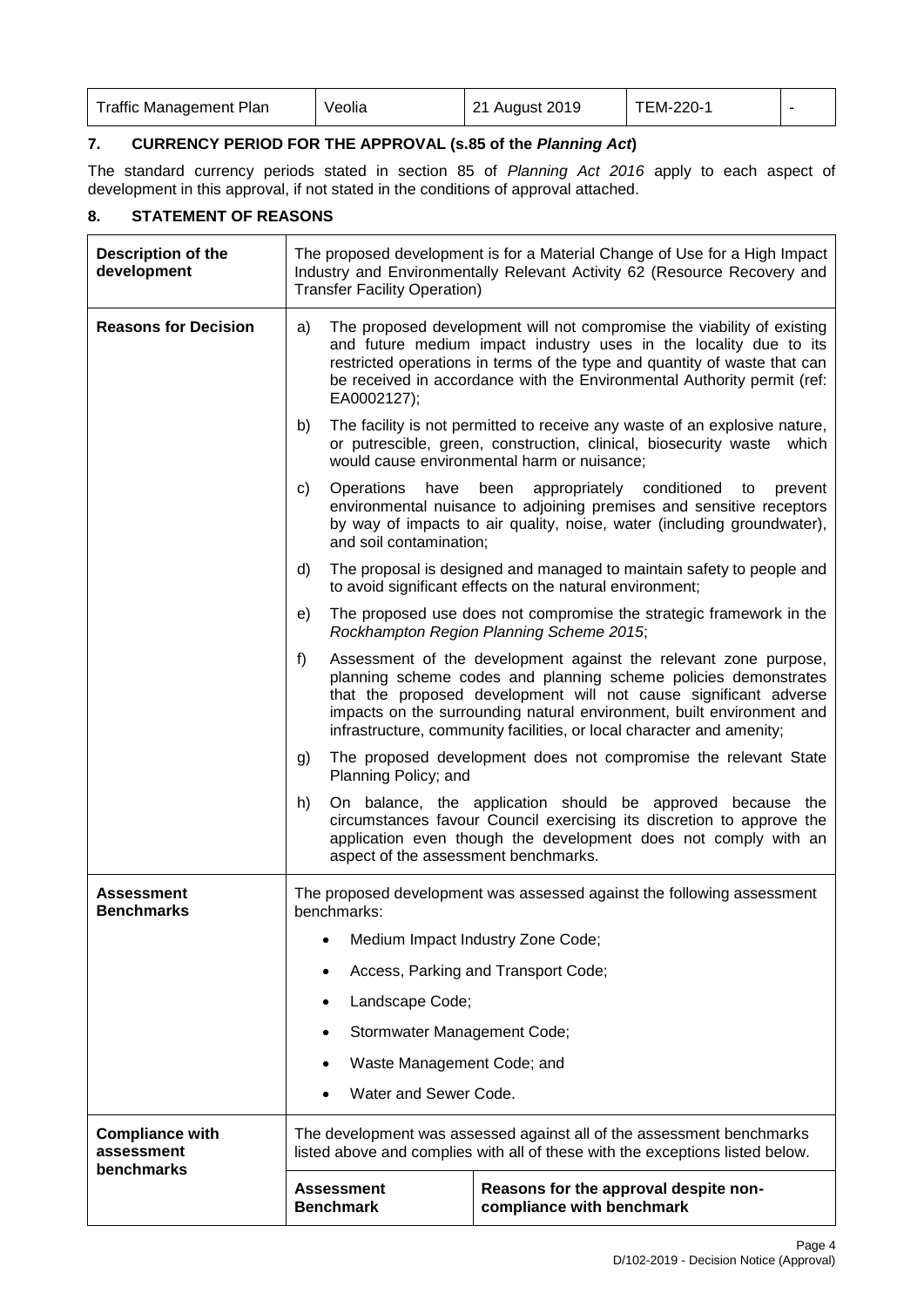|                          | Medium Impact Industry<br>Zone Code<br>(PO7)                | The proposal does not provide landscaping<br>across the entire Featherstone Street road<br>frontage. There is no landscaping proposed at the<br>northern end of this road frontage.<br>The proposed development is using an existing<br>industrial<br>which<br>did<br>not<br>site<br>previously<br>accommodate landscaping at this section of the<br><b>Street</b><br>Featherstone<br>road<br>frontage.<br>Notwithstanding, the absence of landscaping at<br>this section of Featherstone Street is not expected<br>to cause any visual amenity issues to nearby<br>industrial premises or the surrounding area.                                                               |
|--------------------------|-------------------------------------------------------------|--------------------------------------------------------------------------------------------------------------------------------------------------------------------------------------------------------------------------------------------------------------------------------------------------------------------------------------------------------------------------------------------------------------------------------------------------------------------------------------------------------------------------------------------------------------------------------------------------------------------------------------------------------------------------------|
|                          | Medium Impact Industry<br>Zone Code<br>(PO13)               | The proposal will involve the outdoor storage of<br>empty bins in a semi-enclosed area. The outdoor<br>storage of these materials is not expected to<br>cause any off-site impacts to<br>surrounding<br>premises or sensitive receptors.<br>All waste received at the premises will be stored<br>completely indoors in accordance with the                                                                                                                                                                                                                                                                                                                                     |
|                          |                                                             | Environmental Authority (EA) Permit<br>(ref)<br>EA0002127). The conditions of the EA permit<br>state that there are to be no off-site impacts as a<br>consequence of the use by way of impacts on air<br>quality, noise, soil contamination, or water<br>(including ground water).                                                                                                                                                                                                                                                                                                                                                                                             |
| <b>Matters raised in</b> | <b>Issue</b>                                                | How matter was dealt with                                                                                                                                                                                                                                                                                                                                                                                                                                                                                                                                                                                                                                                      |
| submissions              | Storage<br>of<br>regulated<br>waste (Categories 1 and<br>2) | The Environmental Authority (EA) permit (ref:<br>EA0002127) includes a condition which limits the<br>type of waste that will be received at the site (refer<br>to Condition W1 of the EA permit). This condition<br>does not include chemical waste, lead and lead<br>compounds (excluding intact lead acid batteries),<br>mercury and mercury compounds, pesticides,<br>clinical related waste or waste of an explosive<br>nature. The proposed development is<br>not<br>approved to receive or store these materials.                                                                                                                                                        |
|                          |                                                             | The proposed development will not be receiving<br>any general putrescible waste or solid waste at<br>the site. This means that the site will not have a<br>Municipal Solid Waste transfer station odour<br>profile. The proposed use will focus on receiving<br>liquid and general industrial waste that is non-<br>putrescible and is unlikely to attract vectors or<br>pose a risk to public health. The approved<br>compounds that can be received or stored at the<br>subject site have been conditioned by the<br>Department of Environment and Science as part<br>of the EA permit (refer to Condition W1 of the EA<br>permit). All liquid waste has been conditioned to |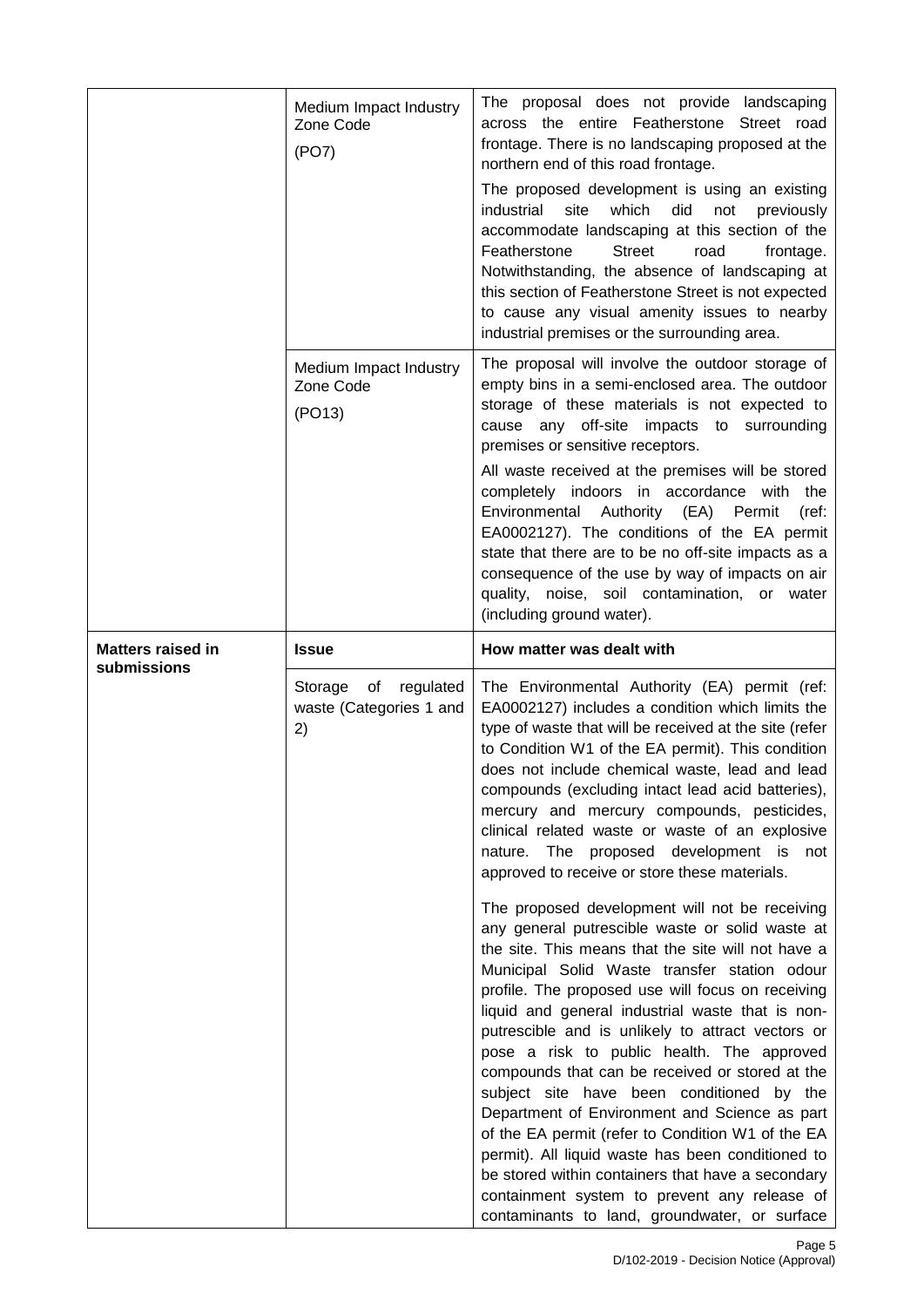|                                                           | waters (refer to Condition G8 of the EA permit).                                                                                                                                                                                                                                                                                                                                                                                                                                                                                                                                                                                                                                                                                                                                                                                                                                                                                                                                                                                                                           |
|-----------------------------------------------------------|----------------------------------------------------------------------------------------------------------------------------------------------------------------------------------------------------------------------------------------------------------------------------------------------------------------------------------------------------------------------------------------------------------------------------------------------------------------------------------------------------------------------------------------------------------------------------------------------------------------------------------------------------------------------------------------------------------------------------------------------------------------------------------------------------------------------------------------------------------------------------------------------------------------------------------------------------------------------------------------------------------------------------------------------------------------------------|
| Storing of green waste                                    | proposed development has<br>The<br>not<br>been<br>approved to receive any green waste.<br>The<br>Authority<br>Environmental<br>(EA)<br>permit<br>(ref:<br>EA0002127) has not included green waste as a<br>compound that can be received and stored at the<br>subject site. As such, there will be no risk to public<br>health or amenity from receiving or storing green<br>waste as the site has not been approved for this<br>purpose by the Department of Environment and<br>Science (refer to Condition W1 of the EA permit).<br>There will not be any stockpiling of green waste<br>on the subject site which will attract any vectors<br>including flies, mice, rats or harmful gases which<br>environmental<br>may cause<br>nuisance<br>an<br>or<br>compromise public health.                                                                                                                                                                                                                                                                                       |
| Proximity<br>the<br>to<br>Rockhampton Heritage<br>Village | The proposal will not have any adverse effects on<br>the patrons using the Rockhampton Heritage<br>Village. All activities associated with the transfer<br>and decanting of waste will occur within the<br>confines of the southern building located on the<br>subject site. Condition G2 of the Environmental<br>Authority (EA) permit (ref: EA0002127) states that<br>all approved waste must be received and stored in<br>a bunded area in an enclosed building at all times.<br>As such, there is not expected to be any impacts<br>on amenity to patrons using the Rockhampton<br>Heritage Village. There will be no stockpiling of<br>any waste (including solid waste) outdoors which<br>would also affect visual amenity or cause an<br>environmental nuisance to those patrons by way<br>of odour. Further, all liquid waste has been<br>conditioned to be stored within containers that<br>have a secondary containment system to prevent<br>any release of contaminants to land, groundwater,<br>or surface waters (refer to Condition G8 of the EA<br>permit). |
|                                                           | The nature of the use means that there are likely<br>to be no risks to public health or environmental<br>nuisance including odour or air quality issues.<br>Outdoor activity associated with the use is<br>restricted to truck movements (including semi-<br>trailers and B-doubles), and the parking of those<br>vehicles at the northern and eastern sections of<br>the subject site. It is not expected that these<br>internal vehicle movements will affect the safety,<br>health<br>amenity<br>of<br>or<br>patrons<br>using<br>the<br>Rockhampton Heritage Village.                                                                                                                                                                                                                                                                                                                                                                                                                                                                                                   |
|                                                           | The EA permit has also conditioned that odours<br>and airborne contaminants must not cause an<br>environmental nuisance to any sensitive place or                                                                                                                                                                                                                                                                                                                                                                                                                                                                                                                                                                                                                                                                                                                                                                                                                                                                                                                          |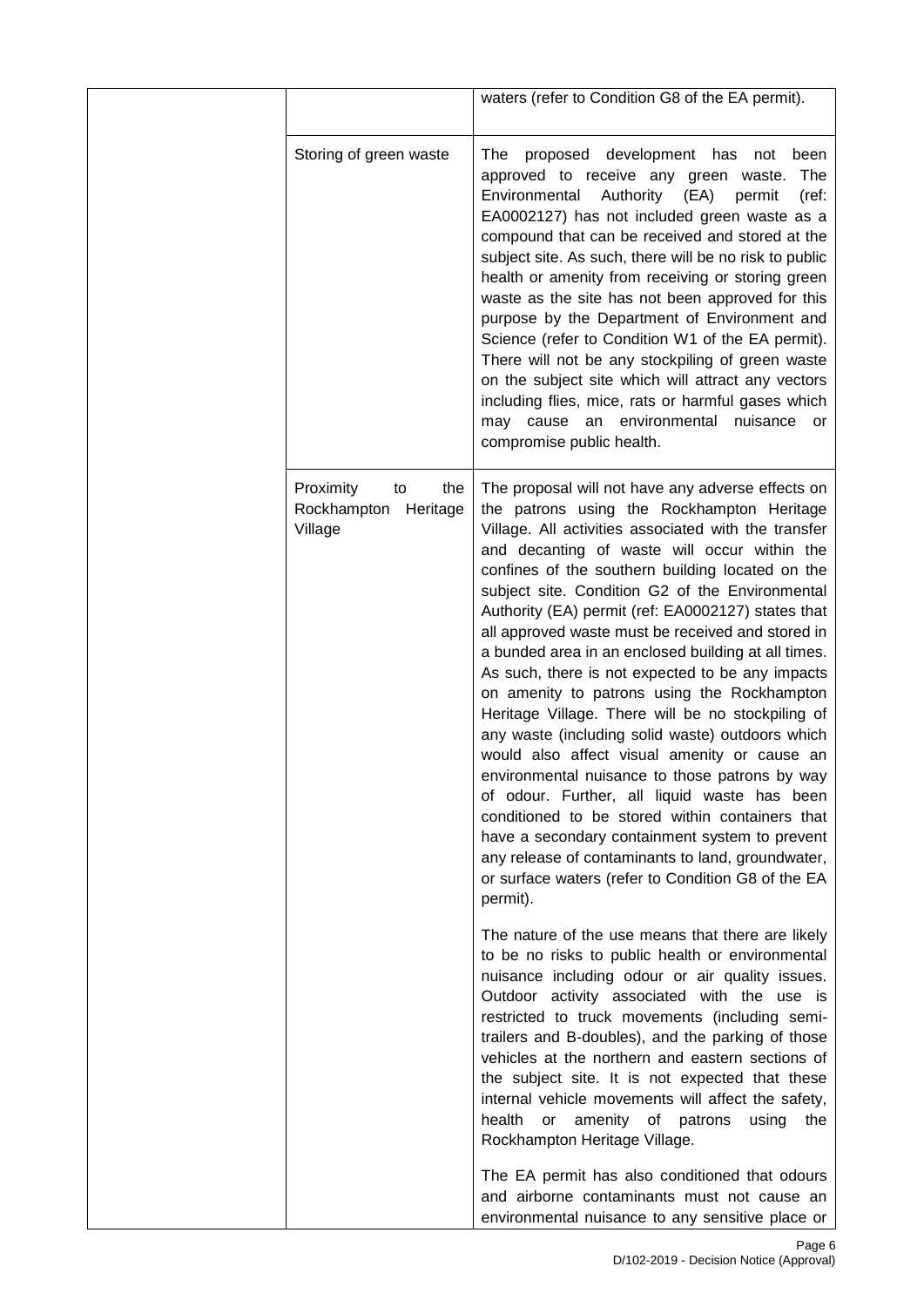|                                                                                        | commercial place (refer to Condition A1 of the EA<br>permit).                                                                                                                                                                                                                                                                                                                                                                                                                                              |
|----------------------------------------------------------------------------------------|------------------------------------------------------------------------------------------------------------------------------------------------------------------------------------------------------------------------------------------------------------------------------------------------------------------------------------------------------------------------------------------------------------------------------------------------------------------------------------------------------------|
| Impacts of air emissions<br>on adjoining premises<br>neighbouring<br>and<br>properties | There is not expected to be any environmental<br>nuisance (air quality and odour) caused by the<br>proposed development. Condition G2 of the<br>Environmental<br>Authority (EA)<br>permit<br>(ref:<br>EA0002127) states that all approved waste must<br>be received and stored in a bunded area in an<br>enclosed building at all times. This includes<br>transferring waste from collection vehicles into<br>self-bunded storage tanks and intermediate bulk<br>containers.                               |
|                                                                                        | Insignificant emissions of vents/relief valves (e.g.<br>in containers or self-bunded tanks) and decanting<br>of small batches of material (not including oily<br>water or septic water) with adequate ventilation<br>are associated with the operation of the use. Due<br>to their low concentration, they are not expected<br>to cause any impact to sensitive receptors or<br>adjoining premises. This condition also prohibits<br>any outdoor storage of waste compounds which<br>would generate odour. |
|                                                                                        | The proposed development will not receive any<br>putrescible or solid waste which would cause<br>negative implications on air quality to adjoining<br>premises and neighbouring properties. The site<br>has not been approved to receive this type of<br>waste as conditioned under the EA permit (refer to<br>Condition W1).                                                                                                                                                                              |
|                                                                                        | Condition A1 of the EA permit states that any<br>odours or airborne contaminants must not cause<br>an environmental nuisance to any sensitive place<br>or commercial place. If there is a breach of this<br>condition, it must be reported to the Department of<br>Environment and Science within 24 hours (refer to<br>condition G1 of the EA permit).                                                                                                                                                    |
| Off-site impacts in the<br>event of a fire, explosion<br>or toxic release              | Several interior alterations to the existing buildings<br>on the subject site will ensure that hazardous<br>materials and chemicals are stored appropriately.<br>This includes the following measures:                                                                                                                                                                                                                                                                                                     |
|                                                                                        | Rollover bunds with a net height of<br>100mm installed beneath each of the<br>roller doors; and                                                                                                                                                                                                                                                                                                                                                                                                            |
|                                                                                        | Installing an internal besser-block sealed<br>bund wall with a minimum width of<br>200mm.                                                                                                                                                                                                                                                                                                                                                                                                                  |
|                                                                                        | These measures provide a total secondary<br>containment storage volume of approximately                                                                                                                                                                                                                                                                                                                                                                                                                    |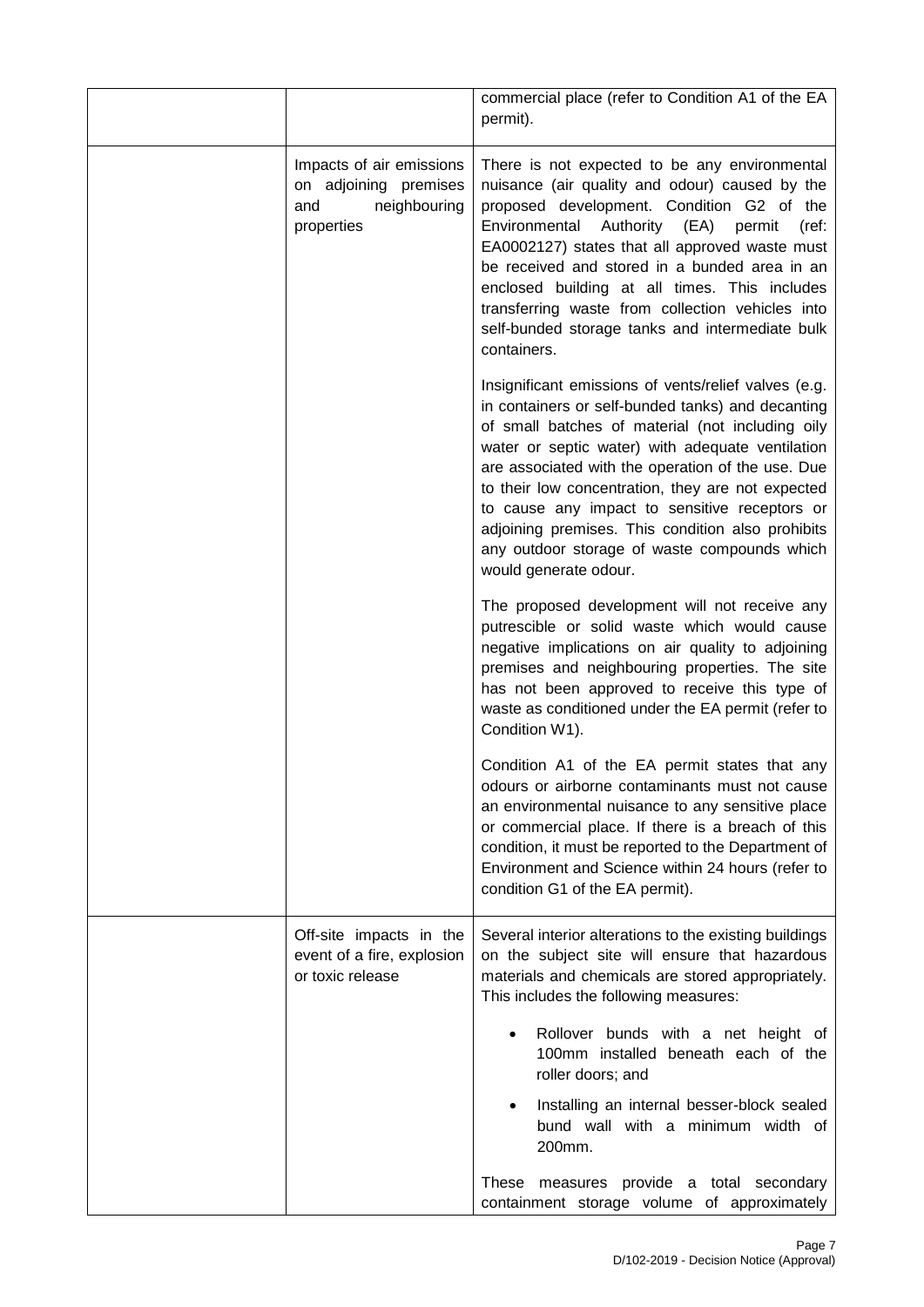|                                                                       | 43.2kL. Condition G8 of the Environmental<br>Authority (EA) permit (ref: EA0002127) also<br>requires that chemicals and fuels in containers of<br>greater than 15 litres must be stored within a<br>secondary containment system (SCS). The EA<br>permit defines an SCS as a system designed,<br>installed and operated to prevent any release of<br>contaminants from the system, or containers<br>within the system, to land, groundwater, or<br>surface waters. Conditions A1 and WT1 of the EA<br>permit require that any contaminants must not<br>cause an environmental nuisance or harm to air<br>and any waters respectively. If there is a breach of<br>these conditions, it must be reported to the<br>Department of Environment and Science within 24<br>hours (refer to condition G1 of the EA permit). All<br>flammable liquids will be stored in self-bunded<br>storage tanks. The EA permit also requires these<br>liquids to be stored within an SCS to prevent the<br>release of any contaminants. Waste of an<br>explosive nature has not been approved to be<br>received at the subject site, in accordance with<br>Condition W1 of the EA permit.<br>The applicant has also provided thorough<br>documentation<br>regarding<br>emergency<br>management responses and an<br>operational<br>management plan. This was a requirement of<br>condition G4 of the EA permit which requires<br>procedures to be developed for the activity which<br>minimises the risk of environmental harm<br>(including risks to public safety). This includes<br>establishing control measures<br>that<br>prevent<br>environmental harm; establishing an inspection<br>and maintenance program which ensures that all<br>plant and equipment are maintained in a proper |
|-----------------------------------------------------------------------|--------------------------------------------------------------------------------------------------------------------------------------------------------------------------------------------------------------------------------------------------------------------------------------------------------------------------------------------------------------------------------------------------------------------------------------------------------------------------------------------------------------------------------------------------------------------------------------------------------------------------------------------------------------------------------------------------------------------------------------------------------------------------------------------------------------------------------------------------------------------------------------------------------------------------------------------------------------------------------------------------------------------------------------------------------------------------------------------------------------------------------------------------------------------------------------------------------------------------------------------------------------------------------------------------------------------------------------------------------------------------------------------------------------------------------------------------------------------------------------------------------------------------------------------------------------------------------------------------------------------------------------------------------------------------------------------------------------------------------------------------------------------------|
|                                                                       | and effective condition; and conduct detailed,<br>annual reviews of environmental risks and<br>environmental performance.                                                                                                                                                                                                                                                                                                                                                                                                                                                                                                                                                                                                                                                                                                                                                                                                                                                                                                                                                                                                                                                                                                                                                                                                                                                                                                                                                                                                                                                                                                                                                                                                                                                |
| Visual Amenity impacts<br>(particularly from<br>the<br>Bruce Highway) | The proposed use will not involve the outdoor<br>storage of waste or stockpiling of goods at the<br>subject site. There will be no putrescible or solid<br>waste received or temporarily stored at the<br>subject site. All non-putrescible waste will be<br>stored within the southern building on the subject<br>site, with empty containers and bins being<br>unloaded and stored inside the northern building.<br>No waste will be visible from the Bruce Highway<br>as there is no outdoor storage proposed. The<br>Department of Environment and Science has<br>conditioned that all approved waste must be<br>received and stored in an enclosed building at all<br>times (refer to condition G2 of the EA permit). The<br>EA permit prohibits the storage of any waste                                                                                                                                                                                                                                                                                                                                                                                                                                                                                                                                                                                                                                                                                                                                                                                                                                                                                                                                                                                           |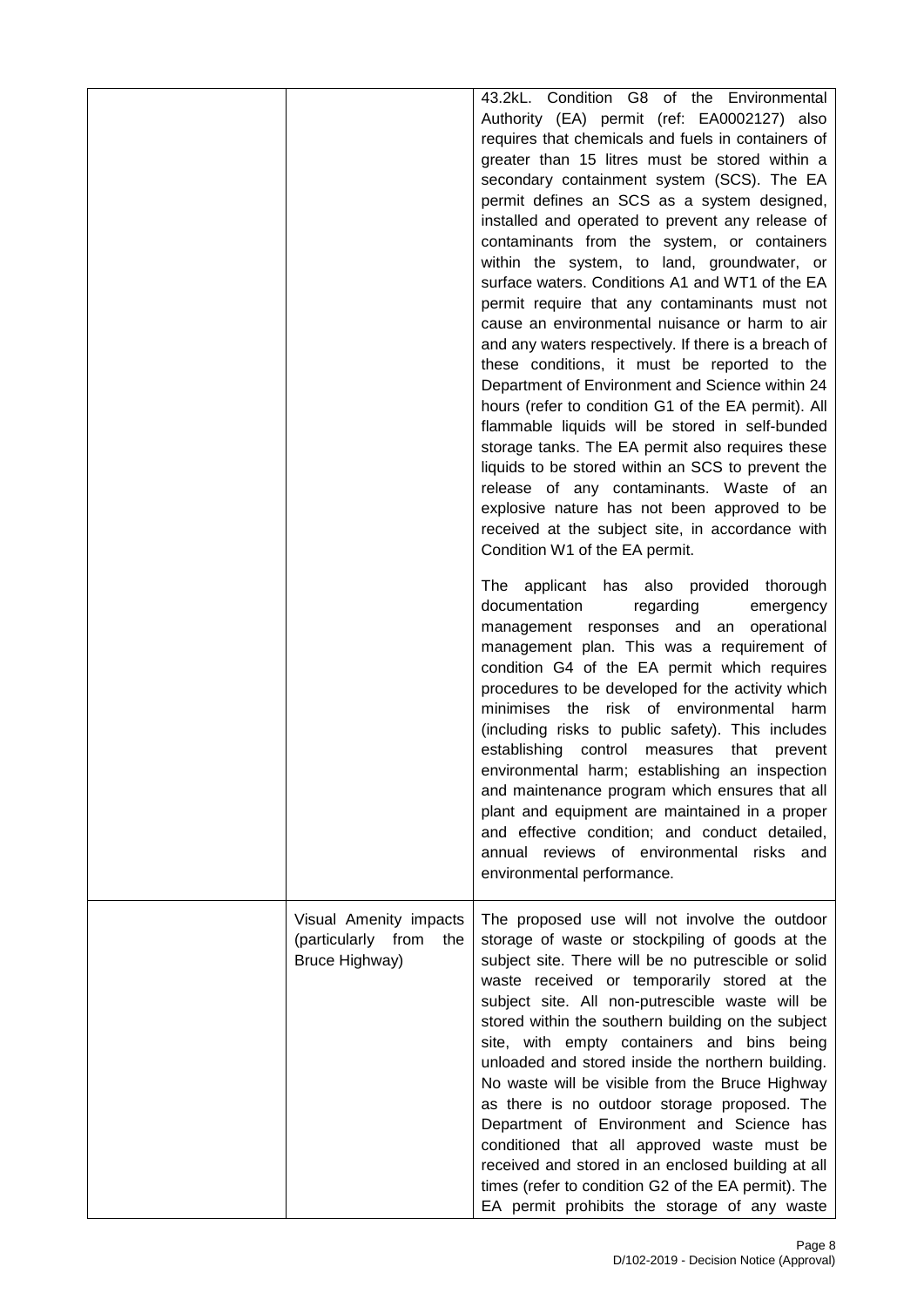|                                                  | outdoors.                                                                                                                                                                                                                                                                                                                                                                                                                                                                                                                                                                                                                |
|--------------------------------------------------|--------------------------------------------------------------------------------------------------------------------------------------------------------------------------------------------------------------------------------------------------------------------------------------------------------------------------------------------------------------------------------------------------------------------------------------------------------------------------------------------------------------------------------------------------------------------------------------------------------------------------|
|                                                  | Vehicle movements, including semi-trailers and B-<br>Doubles will be visible from the Bruce Highway<br>and Featherstone Street. There is proposed<br>heavy vehicle parking on the eastern boundary of<br>the site, adjacent to the Bruce Highway which will<br>be visible to motorists. This car parking is not<br>expected to cause any impacts to visual amenity<br>and is consistent with existing development in the<br>surrounding area. There are also no additional<br>structures proposed as part of the development<br>which would compromise the built form of the<br>surrounding Medium Impact Industry Zone. |
| Conflict of land<br>use<br>(zoning requirements) | The submission expressed concern regarding the<br>proposal for a High Impact Industry use, in a<br>Medium Impact Industry Zone. It also discussed<br>potential implications on existing businesses in<br>the surrounding area.                                                                                                                                                                                                                                                                                                                                                                                           |
|                                                  | The proposed development conflicts with the<br>intent of the Medium Impact Industry Zone.<br>However, an assessment of the proposal against<br>the Strategic Framework outlines that the use can<br>be supported on the subject site and does not<br>compromise the overarching intent of the planning<br>scheme. This is based on the following grounds:                                                                                                                                                                                                                                                                |
|                                                  | The strategic intent of this area does not<br>preclude or restrict a High Impact Industry<br>use from occurring in these<br>areas<br>(referring to an Industrial Area identified<br>under the Strategic Framework);                                                                                                                                                                                                                                                                                                                                                                                                      |
|                                                  | Limited<br>quantities of<br>waste<br>will<br>be<br>received at the site (maximum of 2,200<br>tonnes per annum) and will only be stored<br>temporarily before being processed off-<br>site;                                                                                                                                                                                                                                                                                                                                                                                                                               |
|                                                  | The proposed activities (for receiving and<br>temporarily storing regulated waste) will<br>not cause an environmental nuisance as<br>all activities will occur indoors in bunded<br>conditioned<br>the<br>(as<br>by<br>areas<br>Environmental Authority (EA) permit;                                                                                                                                                                                                                                                                                                                                                     |
|                                                  | All waste will be stored within the existing<br>buildings which will be fitted with internal<br>besser-block sealed bund walls providing<br>a significant containment storage volume;                                                                                                                                                                                                                                                                                                                                                                                                                                    |
|                                                  | facility<br>will<br>The<br>receive<br>not<br>any<br>putrescible, green, construction, clinical or<br>biosecurity waste which would attract<br>environmental<br>vectors<br>or<br>cause<br>an                                                                                                                                                                                                                                                                                                                                                                                                                              |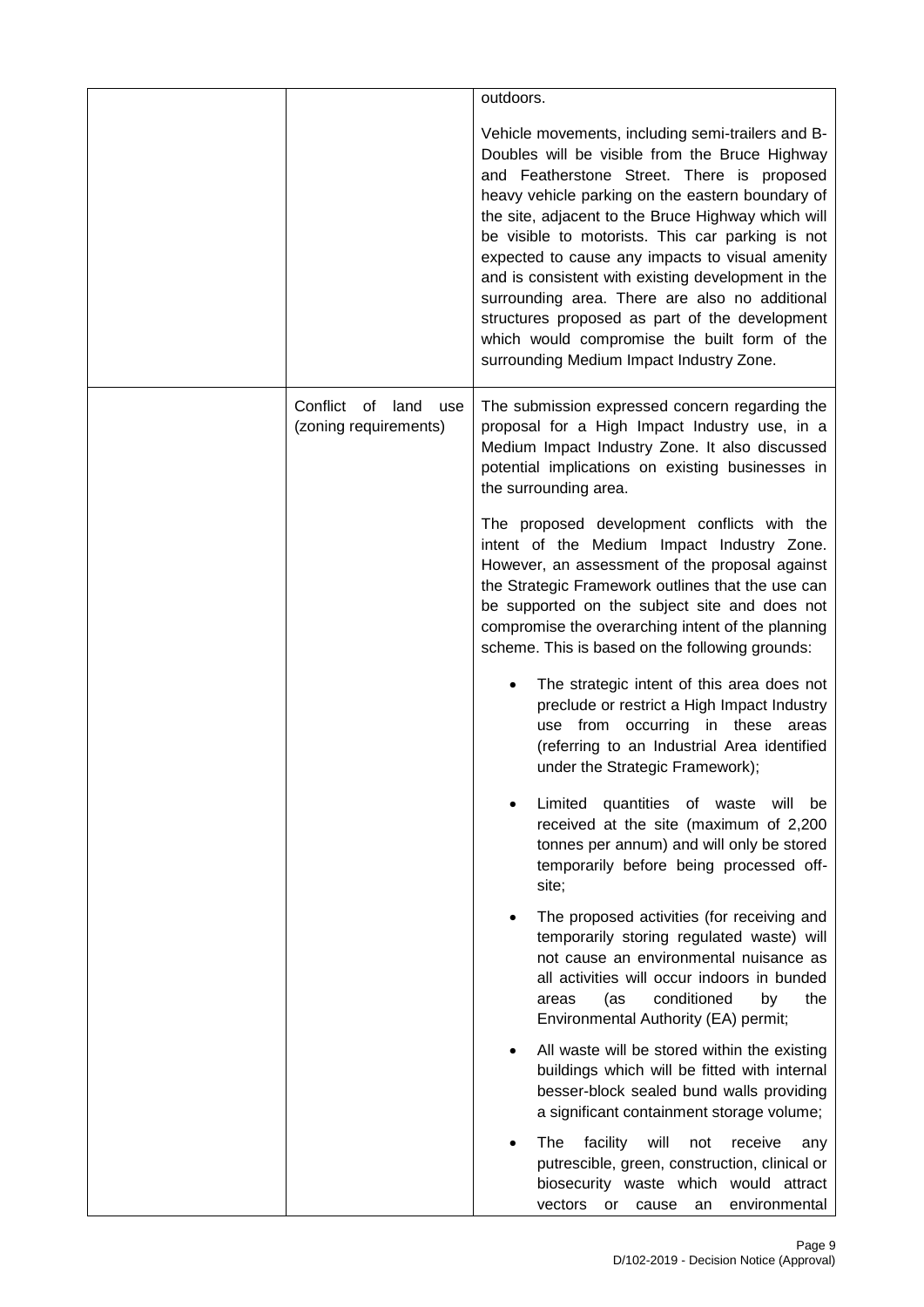|                                            | public<br>health<br>risk<br>nuisance<br>or<br>to<br>residential areas or adjoining premises;<br>and<br>There will be no solid waste received at<br>the site and no outdoor storage of waste<br>which would impact visual amenity or<br>affect air quality.<br>The application was also the subject of an<br>Environmental Authority<br>(EA)<br>permit<br>(ref:<br>EA0002127). The conditions of the EA permit<br>have restricted the types of waste that can be<br>received at the site; included contingencies<br>regarding the safe storage of<br>liquid; and<br>prevention of any off-site impacts which may<br>cause an environmental nuisance or present a<br>safety risk.<br>As such, the proposed development is not<br>considered to be an incompatible use within this<br>locality due to receiving limited quantities of the<br>approved waste (as conditioned under the EA<br>permit) and minimal off-site impacts to sensitive<br>land uses and adjoining premises. |
|--------------------------------------------|---------------------------------------------------------------------------------------------------------------------------------------------------------------------------------------------------------------------------------------------------------------------------------------------------------------------------------------------------------------------------------------------------------------------------------------------------------------------------------------------------------------------------------------------------------------------------------------------------------------------------------------------------------------------------------------------------------------------------------------------------------------------------------------------------------------------------------------------------------------------------------------------------------------------------------------------------------------------------------|
| <b>Matters prescribed by</b><br>regulation | The State Planning Policy - Part E;<br>The Central Queensland Regional Plan;<br>٠<br>The Rockhampton Region Planning Scheme 2015;<br>Surrounding use of adjacent premises in terms of commensurate and<br>consistent development form; and                                                                                                                                                                                                                                                                                                                                                                                                                                                                                                                                                                                                                                                                                                                                      |
|                                            | The common material, being the material submitted with the<br>application.                                                                                                                                                                                                                                                                                                                                                                                                                                                                                                                                                                                                                                                                                                                                                                                                                                                                                                      |

# **9. APPEAL RIGHTS**

The rights of an applicant to appeal to a tribunal or the Planning and Environment Court against a decision about a development application are set out in chapter 6, part 1 of the *Planning Act 2016*. There may also be a right to make an application for a declaration by a tribunal (see chapter 6, part 2 of the *Planning Act 2016).*

# *Appeal by an applicant*

An applicant for a development application may appeal to the Planning and Environment Court against the following:

- the refusal of all or part of the development application
- a provision of the development approval
- the decision to give a preliminary approval when a development permit was applied for
- a deemed refusal of the development application.

An applicant may also have a right to appeal to the Development tribunal. For more information, see schedule 1 of the *Planning Act 2016*.

#### *Appeal by an eligible submitter*

An eligible submitter for a development application may appeal to the Planning and Environment Court against the decision to approve the application, to the extent the decision relates to:

- any part of the development application that required impact assessment
- a variation request.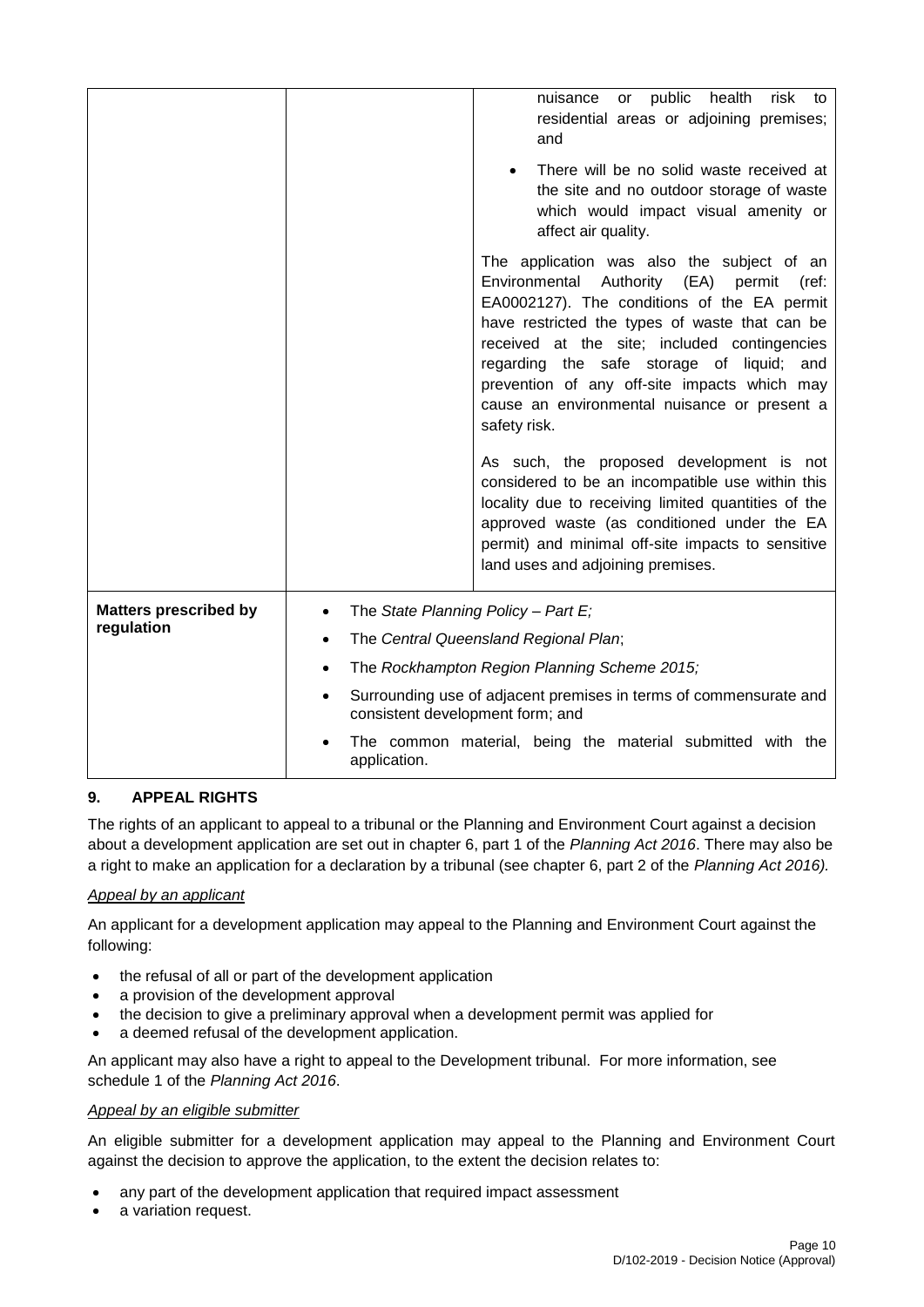The timeframes for starting an appeal in the Planning and Environment Court are set out in section 229 of the *Planning Act 2016*.

**Attachment 2** is an extract from the *Planning Act 2016* that sets out the applicant's appeal rights and the appeal rights of a submitter.

#### **10. WHEN THE DEVELOPMENT APPROVAL TAKES EFFECT**

This development approval takes effect:

From the time the decision notice is given  $-$  if there is no submitter and the applicant does not appeal the decision to the court.

Or

- When the submitter's appeal period ends – if there is a submitter and the applicant does not appeal the decision to the court.

Or

Subject to the decision of the court, when the appeal is finally decided  $-$  if an appeal is made to the court.

#### **11. ASSESSMENT MANAGER**

| Name. | Tarnya Fitzgibbon             | 19 March 2020<br>Signature:<br>Date: |  |
|-------|-------------------------------|--------------------------------------|--|
|       | <b>COORDINATOR</b>            |                                      |  |
|       | <b>DEVELOPMENT ASSESSMENT</b> |                                      |  |

C/C Department of State Development, Manufacturing, Infrastructure and Planning - [RockhamptonSARA@dsdmip.qld.gov.au](mailto:RockhamptonSARA@dsdmip.qld.gov.au)

#### **Attachment 1 – Conditions of the approval**

*Part 1* **–** *Conditions imposed by the assessment manager [Note: where a condition is imposed about infrastructure under Chapter 4 of the Planning Act 2016, the relevant provision of the Act under which this condition was imposed must be specified.]*

*Part 2 – Conditions required by the referral agency response* 

**Attachment 2—Extract on appeal rights**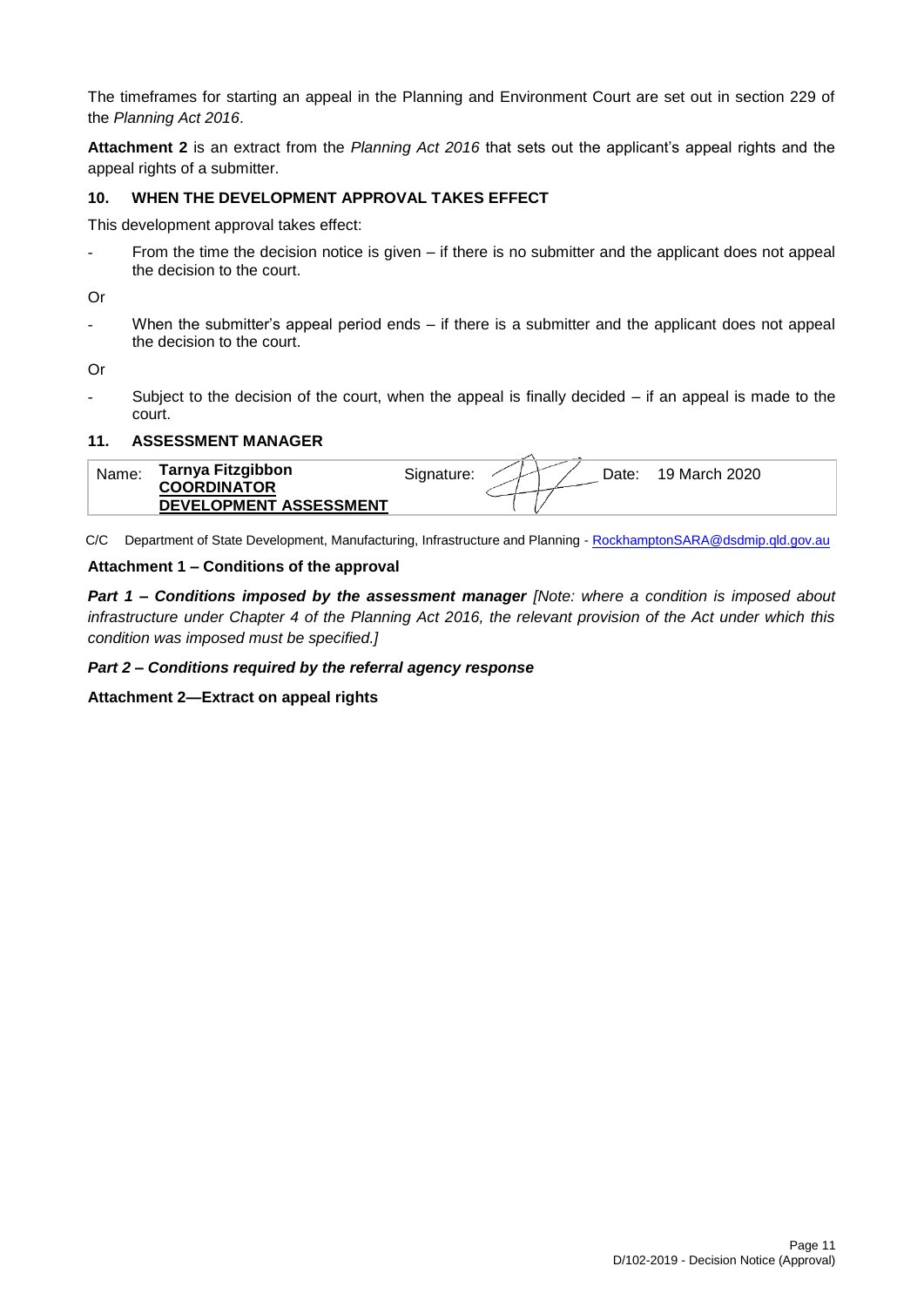

# **Attachment 1 – Part 1 Rockhampton Regional Council Conditions**

*Planning Act 2016*

- 1.0 ADMINISTRATION
- 1.1 The Developer and his employee, agent, contractor or invitee is responsible for ensuring compliance with the conditions of this development approval.
- 1.2 Where these Conditions refer to "Council" in relation to requiring Council to approve or to be satisfied as to any matter, or conferring on the Council a function, power or discretion, that role may be fulfilled in whole or in part by a delegate appointed for that purpose by the Council.
- 1.3 All conditions, works, or requirements of this development approval must be undertaken, completed, and be accompanied by a Compliance Certificate for any operational works required by this development approval:
	- 1.3.1 to Council's satisfaction;
	- 1.3.2 at no cost to Council; and
	- 1.3.3 prior to the commencement of the use,

unless otherwise stated.

- 1.4 Infrastructure requirements of this development approval must be contributed to the relevant authorities, where applicable, at no cost to Council, prior to the commencement of the use, unless otherwise stated.
- 1.5 The following further Development Permits must be obtained prior to the commencement of any works associated with their purposes:
	- 1.5.1 Operational Works:
		- (i) Access and Parking Works;
	- 1.5.2 Plumbing and Drainage Works; and
	- 1.5.3 Building Works.
- 1.6 All Development Permits for Operational Works and Plumbing and Drainage Works must be obtained prior to the issue of a Development Permit for Building Works.
- 1.7 All works must be designed, constructed and maintained in accordance with the relevant Council policies, guidelines and standards, unless otherwise stated.
- 1.8 All engineering drawings/specifications, design and construction works must be in accordance with the requirements of the relevant *Australian Standards* and must be approved, supervised and certified by a Registered Professional Engineer of Queensland.

# 2.0 APPROVED PLANS AND DOCUMENTS

2.1 The approved development must be completed and maintained generally in accordance with the approved plans and documents, except where amended by any condition of this development approval:

| <b>Drawing/report title</b> | <b>Prepared by</b>  | Date            | <b>Reference</b><br>number | Rev |
|-----------------------------|---------------------|-----------------|----------------------------|-----|
| Site Plan (Aerial)          | <b>ATC Williams</b> | 6 November 2019 | SK <sub>101</sub>          |     |
| <b>Waste Transfer</b>       | <b>ATC Williams</b> | 6 November 2019 | <b>SK102</b>               | В   |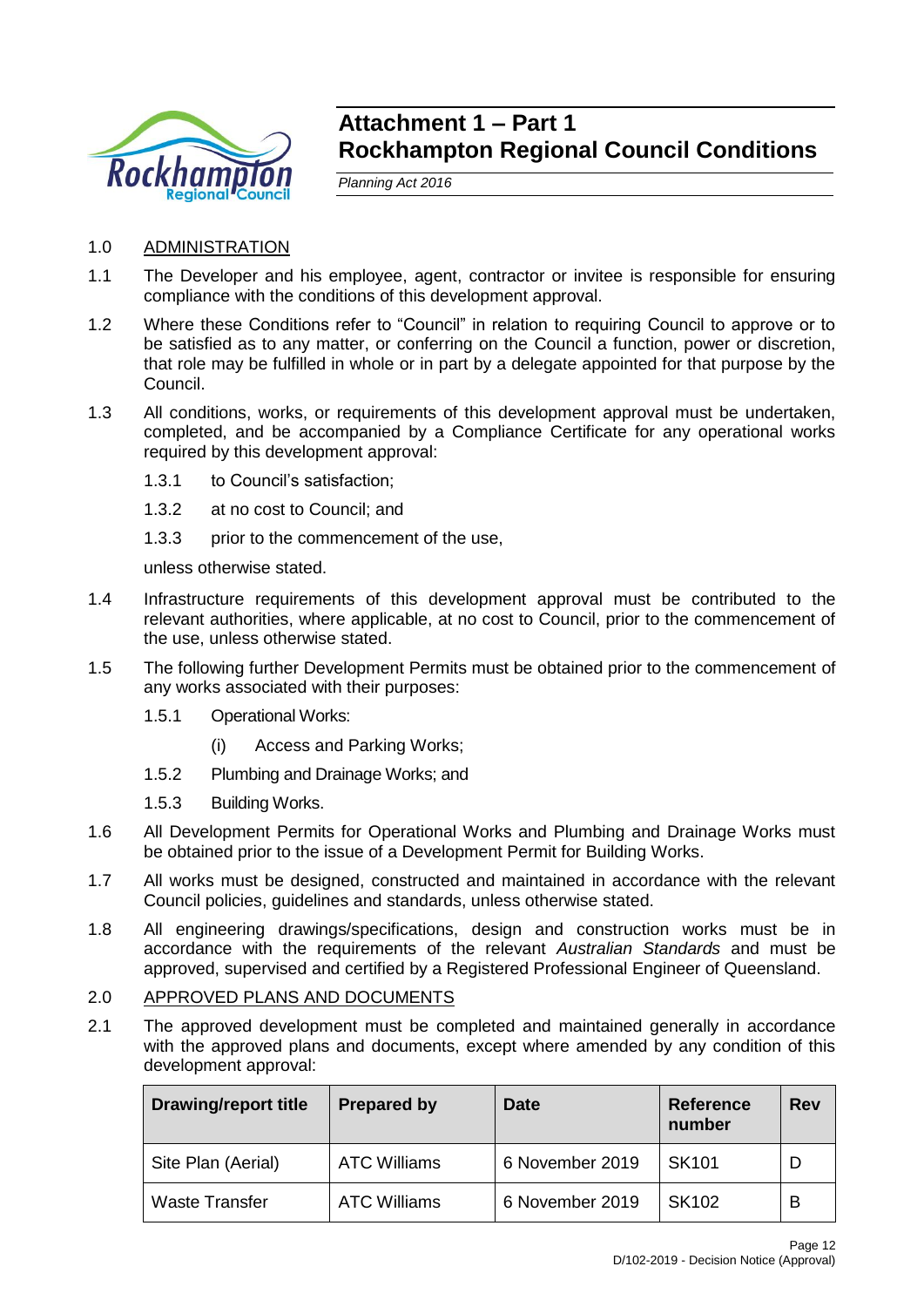| <b>Facility Concept</b>                                                         |                         |                |                  |                |
|---------------------------------------------------------------------------------|-------------------------|----------------|------------------|----------------|
| Site Plan                                                                       | <b>Qantec McWilliam</b> | 9 May          | 05R092-C01       | B              |
| Footing and slab on<br>ground layout footing<br>and slab details                | <b>Qantec McWilliam</b> | 29 July 2005   | 05R092-S02       | C              |
| <b>Shed Extension</b><br><b>Layout and Elevations</b>                           | <b>Qantec McWilliam</b> | 9 May          | 05R092-S03       | $\mathsf{C}$   |
| <b>Shed Extension</b><br><b>Dimension Layout</b>                                | Qantec McWilliam        | 9 May          | 05R092-S04       | A              |
| <b>Traffic Impact</b><br><b>Statement</b>                                       | <b>HIG</b>              | October 2019   | P10426           | $\blacksquare$ |
| Site Emergency<br>Response Plan -<br>Rockhampton<br><b>Industrial Services</b>  | Veolia                  | 21 August 2019 | TEM-328-1        |                |
| <b>SHEQ Site</b><br>Operational<br>Management Plan                              | Veolia                  | 21 August 2019 | TEM-435-1        |                |
| <b>Hazardous Materials</b><br>- Delivery, Storage &<br><b>Handling Standard</b> | Veolia                  | 21 March 2019  | STA-119-2        |                |
| <b>Traffic Management</b><br>Plan                                               | Veolia                  | 21 August 2019 | <b>TEM-220-1</b> |                |

- 2.2 Where there is any conflict between the conditions of this development approval and the details shown on the approved plans and documents, the conditions of this development approval must prevail.
- 2.3 Where conditions require the above plans or documents to be amended, the revised document(s) must be submitted for approval by Council prior to the submission of an application for a Development Permit for Operational Works.

# 3.0 ACCESS AND PARKING WORKS

- 3.1 A Development Permit for Operational Works (access and parking works) must be obtained prior to the commencement of any access and parking works on the development site.
- 3.2 All access and parking works must be designed and constructed in accordance with the approved plans (refer to condition 2.1), *Capricorn Municipal Development Guidelines*, and *Australian Standard AS2890 "Parking facilities"* and the provisions of a Development Permit for Operational Works (access and parking works).
- 3.3 All access, car parking and vehicle manoeuvring areas for passenger vehicles (B85 / B99), Heavy Rigid Vehicle (HRV-12.5m) and Articulated Vehicle (AV-19m) must be paved or sealed to Council's satisfaction.
- 3.4 The existing accesses (northern and southern accesses) from Featherstone Street to the development site must be upgraded to comply with the requirements of the *Capricorn Municipal Development Guidelines*.
- 3.5 Access to Featherstone Street from the northern driveway must be limited to 'left out' only. 'No Entry' and 'Exit Only' signage must be installed at appropriate location for this driveway.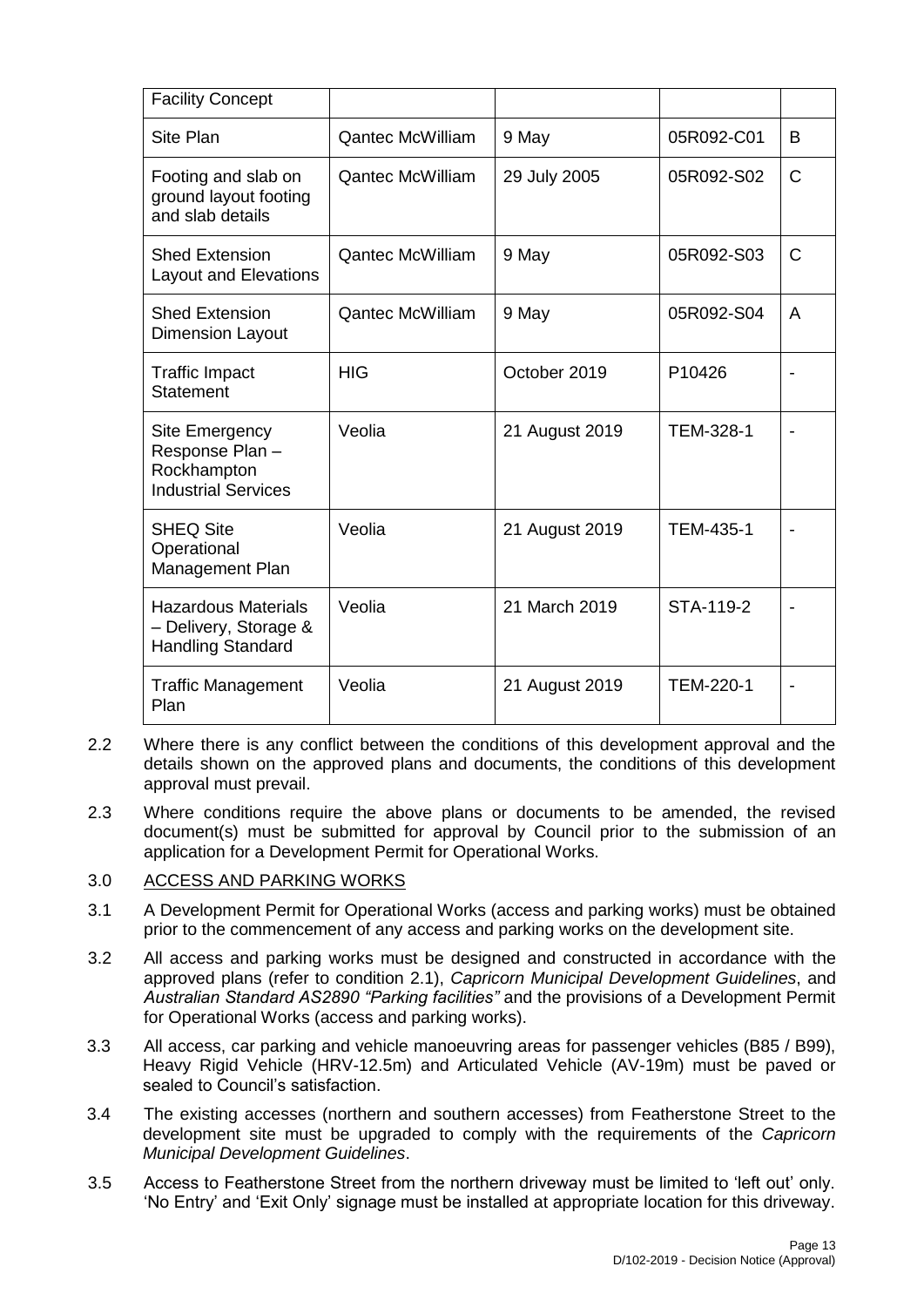- 3.6 Existing vehicular crossover located between northern and southern access must be made redundant and removed from the site and must be replaced by Council standard kerb and channel.
- 3.7 All vehicles must ingress and egress the development in a forward gear.
- 3.8 Existing car parking space located at the south eastern corner of the development site must be upgraded to comply with the *Australian Standard AS2890 "Parking facilities"* requirements.
	- 3.8.1 A minimum of fourteen (14) parking spaces for passenger vehicles (B85 / B99) must be provided at this location. This includes one (1) universal access parking space and two (2) turnaround bays at the end of the parking bay.
- 3.9 A minimum of Nine (9) additional car parking spaces for passenger vehicles (B85 / B99) must be provided on-site, fronting the northern building.
- 3.10 Universal access parking spaces must be provided on-site in accordance with *Australian Standard AS2890.6 "Parking facilities - Off-street parking for people with disabilities".*
- 3.11 Parking spaces must be line-marked in accordance with the approved Site Plan (refer to condition 2.1) and in accordance with the *Australian Standard AS2890 "Parking facilities"* and the provisions of a Development Permit for Operational Works (access and parking works).
- 3.12 All vehicle operations associated with the development must be directed by suitable directional, informative, regulatory or warning signs in accordance with *Australian Standard AS1742.1 "Manual of uniform traffic control devices"* and *Australian Standard AS2890.1 "Parking facilities – Off-street car parking"*.
- 3.13 All internal pedestrian pathways must be designed and constructed in accordance with *Australian Standard AS1428 "Design for access and mobility"*.
- 3.14 Road signage and pavement markings must be installed in accordance with *Australian Standard AS1742.1 "Manual of uniform traffic control devices"*.
- 3.15 Unbroken yellow edge line (on-street parking restrictions) must be provided along the eastern side of Featherstone Street, adjacent to the kerb, for the full frontage of development site.
- 3.16 Appropriate physical barrier like bollards or similar treatments must be installed along northern boundary to protect neighbouring building from reversing Heavy Rigid Vehicle. The physical barrier must be designed to withstand the forces created from reversing Heavy Rigid Vehicle.
- 3.17 Any application for a Development Permit for Operational Works (access and parking works) must be accompanied by detailed and scaled plans, which demonstrate the turning movements / swept paths of the passenger vehicles (B85 and B99) from northern and southern car parking area.

#### 4.0 PLUMBING AND DRAINAGE WORKS

- 4.1 All internal plumbing and drainage works must be designed and constructed in accordance with the approved plans (refer to condition 2.1), *Capricorn Municipal Development Guidelines*, *Water Supply (Safety and Reliability) Act 2008*, *Plumbing and Drainage Act 2018* and Council's Plumbing and Drainage Policies.
- 4.2 The existing sewerage and water connection point(s) must be retained, and upgraded if necessary, to service the development.
- 4.3 Adequate domestic and fire-fighting protection must be provided to the development, and must be certified by an hydraulic engineer or other suitably qualified person.
- 4.4 Sewer connections and water meter boxes located within trafficable areas must be raised or lowered to suit the finished surface levels and must be provided with heavy duty trafficable lids.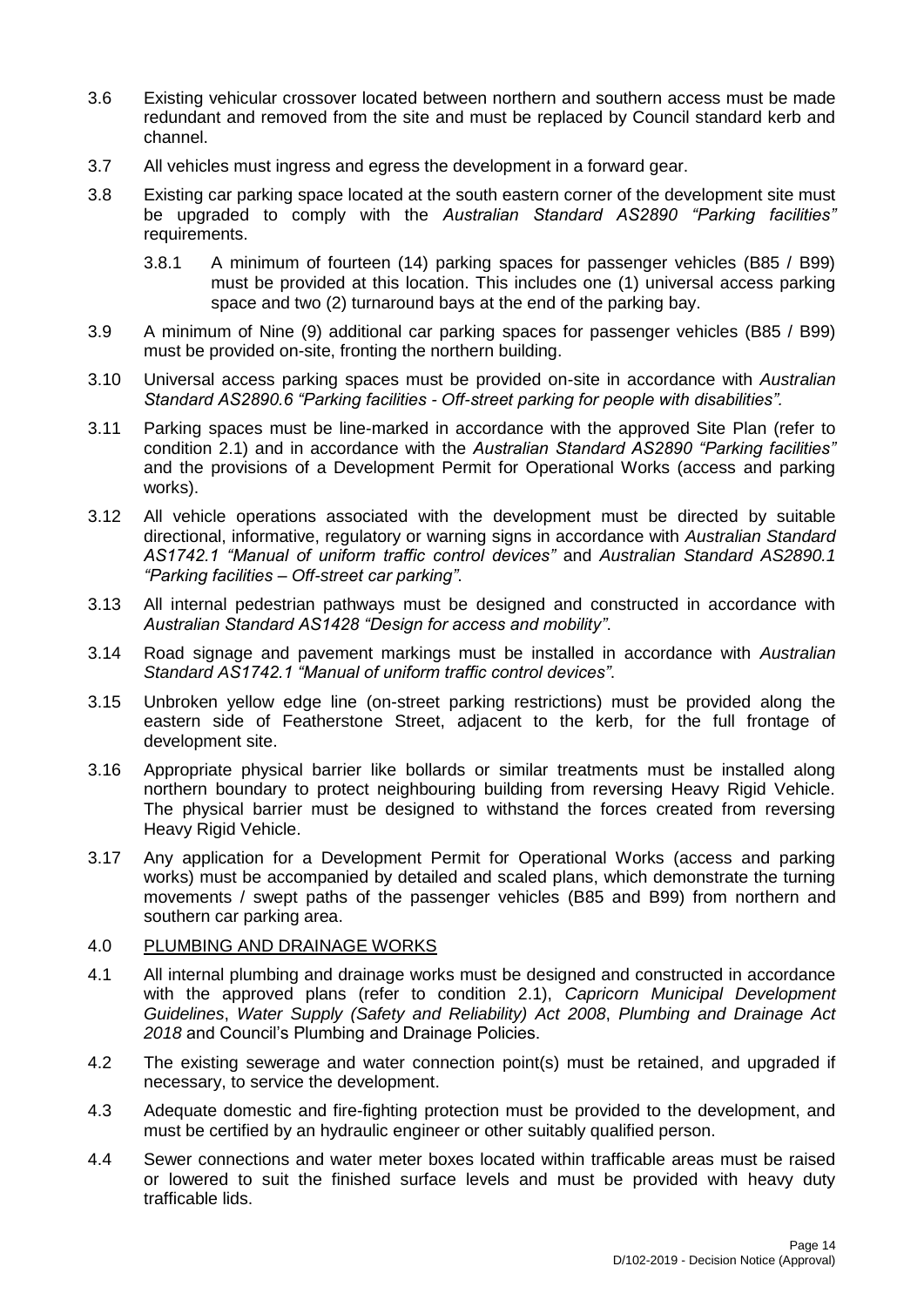- 4.5 Alteration, disconnection or relocation of internal plumbing and sanitary drainage works associated with the existing building must be in accordance with regulated work under the *Plumbing and Drainage Act 2018* and Council's Plumbing and Drainage Policies.
- 4.6 Sewerage trade waste permits must be obtained for the discharge of any non-domestic waste into Council's sewerage reticulation network. Arrestor traps must be provided where commercial or non-domestic waste is proposed to be discharged into the sewer system.

# 5.0 ROOF AND ALLOTMENT DRAINAGE WORKS

- 5.1 All roof and allotment drainage works must be designed and constructed in accordance with the approved plans (refer to condition 2.1), *Queensland Urban Drainage Manual*, *Capricorn Municipal Development Guidelines* and sound engineering practice.
- 5.2 All roof and allotment runoff from the development must be directed to a lawful point of discharge and must not restrict, impair or change the natural flow of runoff water or cause a nuisance to surrounding land or infrastructure.

# 6.0 SITE WORKS

- 6.1 All earthworks must be undertaken in accordance with *Australian Standard AS3798 "Guidelines on earthworks for commercial and residential developments"*.
- 6.2 Site works must be constructed such that they do not, at any time, in any way restrict, impair or change the natural flow of runoff water, or cause a nuisance or worsening to surrounding land or infrastructure.

# 7.0 BUILDING WORKS

- 7.1 Impervious paved waste storage area/s must be provided in accordance with the approved plans (refer to condition 2.1) and the Environmental Protection Regulation 2008 and must be:
	- 7.1.1 designed and located so as not to cause a nuisance to neighbouring properties;
	- 7.1.2 surrounded by at least a 1.8 metre high screen fence that obstructs from view the contents of the waste storage area by any member of the public from any public place;
	- 7.1.3 of a sufficient size to accommodate commercial type bins that will be serviced by a commercial contractor plus clearances around the bins for manoeuvring and cleaning;
	- 7.1.4 setback a minimum of two (2) metres from any road frontage; and
	- 7.1.5 provided with a suitable hosecock and hoses at the refuse container area, and washdown must be drained to the sewer and fitted with an approved stormwater diversion valve arrangement in accordance with the Sewerage Trade Waste provisions and the *Plumbing and Drainage Act 2018*.

# 8.0 ELECTRICITY

8.1 Electricity services must be provided to the development in accordance with the standards and requirements of the relevant service provider.

# 9.0 TELECOMMUNICATIONS

9.1 Telecommunications services must be provided to the development in accordance with the standards and requirements of the relevant service provider.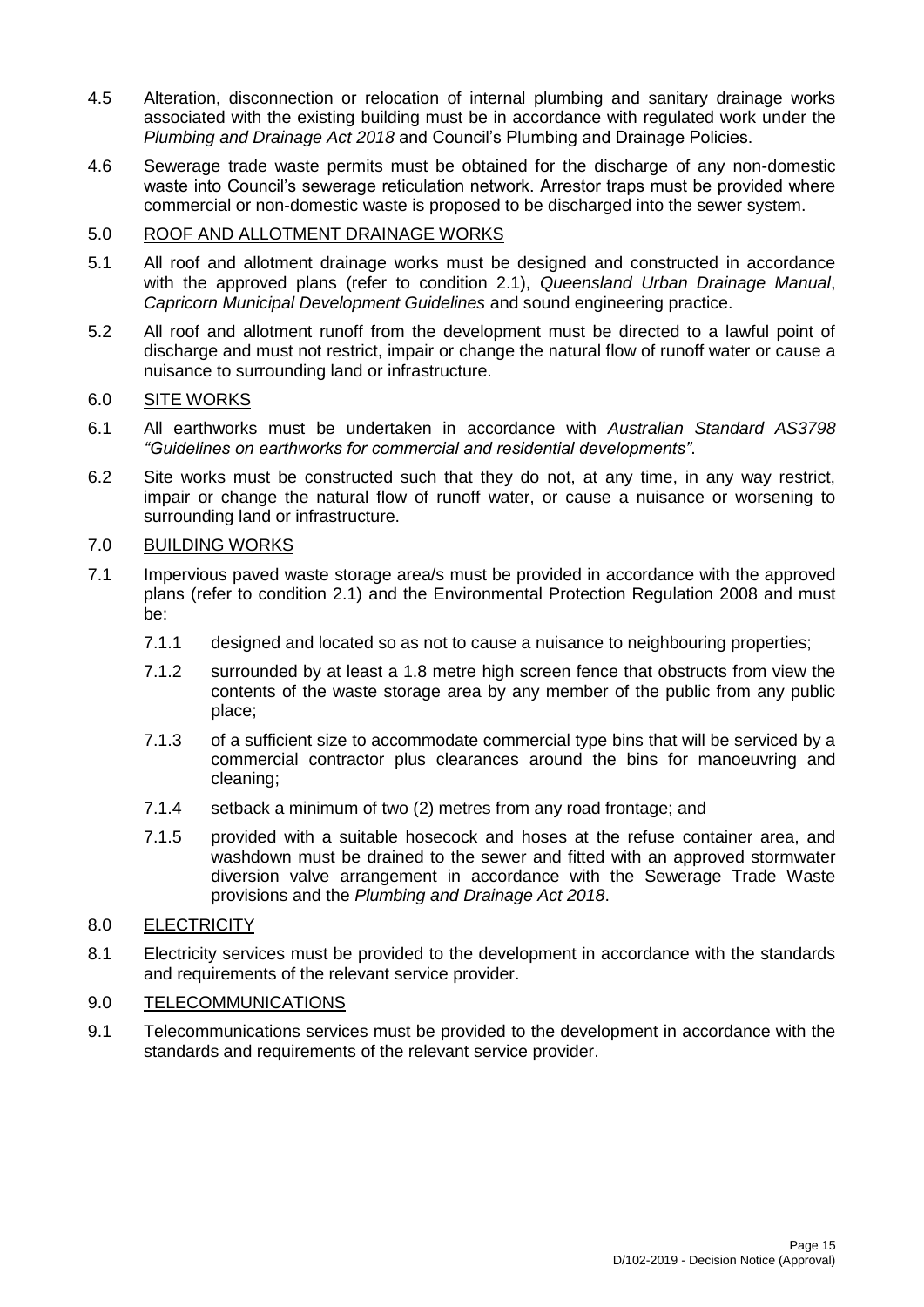# 10.0 ASSET MANAGEMENT

- 10.1 Any alteration necessary to electricity, telephone, water mains, sewerage mains, and/or public utility installations resulting from the development or in connection with the development, must be undertaken and completed at no cost to Council.
- 10.2 Any damage to existing stormwater, water supply and sewerage infrastructure, kerb and channel, pathway or roadway (including removal of concrete slurry from public land and Council infrastructure), that occurs while any works are being carried out in association with this development approval must be repaired at full cost to the developer. This includes the reinstatement of any existing traffic signs or pavement markings that may have been removed or damaged.

#### 11.0 ENVIRONMENTAL

- 11.1 The Erosion Control and Stormwater Control Management Plan prepared by a Registered Professional Engineer of Queensland in accordance with the *Capricorn Municipal Design Guidelines*, must be:
	- 11.1.1 implemented, monitored and maintained for the duration of the works, and until all exposed soil areas are permanently stabilised (for example, turfed, hydromulched, concreted, landscaped); and
	- 11.1.2 available on-site for inspection by Council Officers whilst all works are being carried out.

### 12.0 ENVIRONMENTAL HEALTH

- 12.1 Any lighting devices associated with the development, such as sensory lighting, must be positioned on the development site and shielded so as not to cause glare or other nuisance to nearby residents and motorists. Night lighting must be designed, constructed and operated in accordance with *Australian Standard AS4282 "Control of the obtrusive effects of outdoor lighting"*.
- 12.2 Noise emitted from the activity must not cause an environmental nuisance.
- 12.3 Operations on the site must have no significant impact on the amenity of adjoining premises or the surrounding area due to the emission of light, noise or dust.
- 12.4 When requested by Council, nuisance monitoring must be undertaken and recorded within three (3) months, to investigate any genuine complaint of nuisance caused by noise, light or dust. An analysis of the monitoring data and a report, including nuisance mitigation measures, must be provided to Council within fourteen (14) days of the completion of the investigation.

#### 13.0 OPERATING PROCEDURES

- 13.1 Public and third party use of the resource recovery facility and transfer station facility is not permitted. The use of the premises is restricted to the commercial waste collection entity operating from the subject site.
- 13.2 Outdoor storage of waste is not permitted on the subject site. All waste must be received and stored in a bunded area in an enclosed building at all times.
- 13.3 The hours of operations for the development must be limited to:
	- 13.3.1 0600 hours to 1800 hours on Monday to Friday, and
	- 13.3.2 prompt 0700 hours to 1200 hours on Saturday,

with no operations on Sundays or Public Holidays.

13.4 All construction materials, waste, waste skips, machinery and contractors' vehicles must be located and stored or parked within the development site. Storage of materials or parking of construction machinery or contractors' vehicles must not occur within Featherstone Street.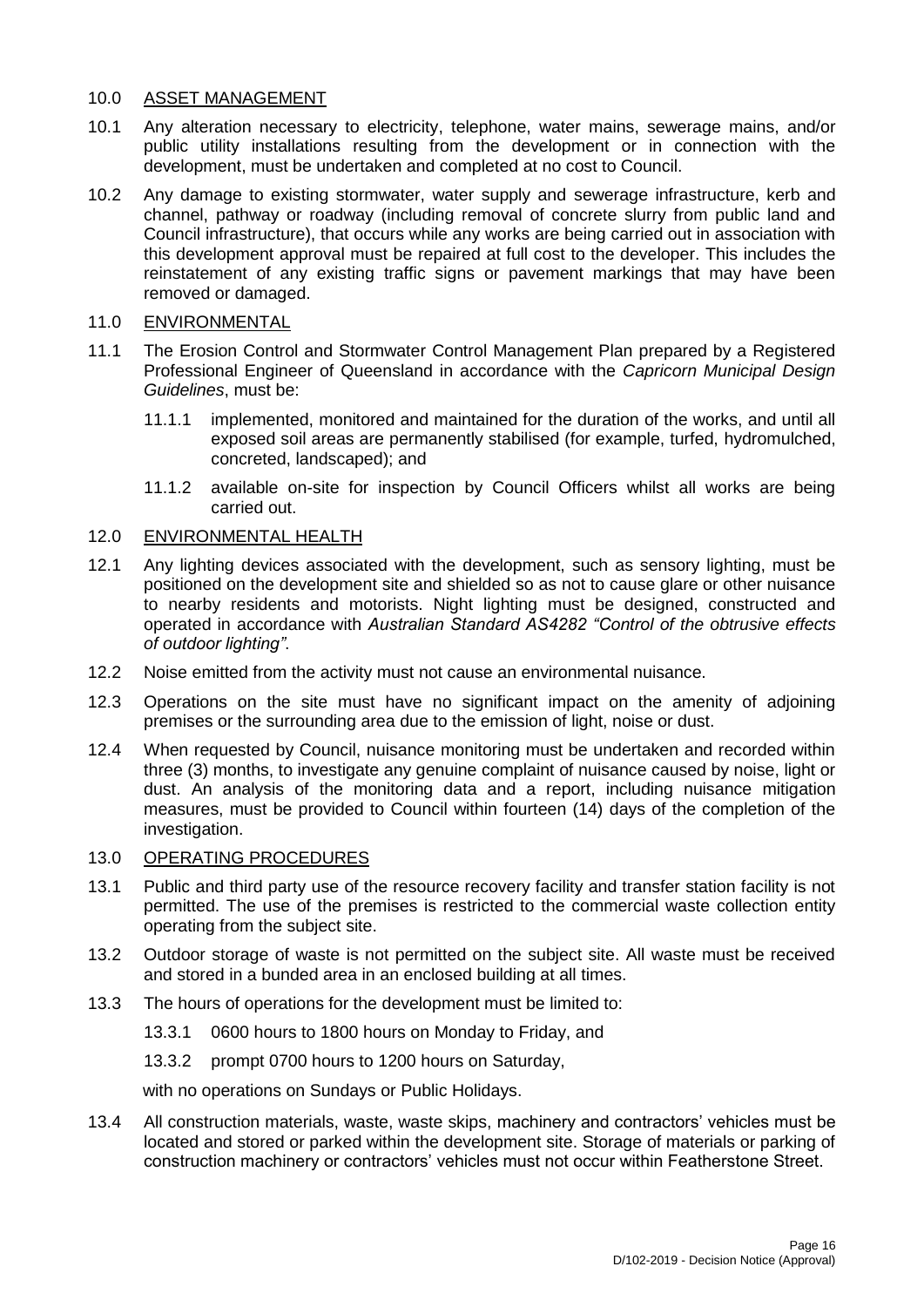- 13.5 All waste must be stored within a waste storage area (for example, general waste, recyclable waste, pallets, empty drums etcetera) in accordance with the approved plans (refer to condition 2.1). The owner of the land must ensure that:
	- 13.5.1 the area is kept in a clean and tidy condition;
	- 13.5.2 fences and screens are maintained;
	- 13.5.3 no waste material is stored external to the waste storage area/s;
	- 13.5.4 all wash down of refuse containers takes place in the existing washdown facility; and
	- 13.5.5 the area is maintained in accordance with *Environmental Protection Regulation 2019*.

### ADVISORY NOTES

NOTE 1. Aboriginal Cultural Heritage

It is advised that under section 23 of the *Aboriginal Cultural Heritage Act 2003*, a person who carries out an activity must take all reasonable and practicable measures to ensure the activity does not harm Aboriginal cultural heritage (the "cultural heritage duty of care"). Maximum penalties for breaching the duty of care are listed in the Aboriginal cultural heritage legislation. The information on Aboriginal cultural heritage is available on the Department of Aboriginal and Torres Strait Islander and Partnerships website www.datsip.gld.gov.au.

### NOTE 2. Asbestos Removal

Any demolition and/or removal works involving asbestos materials must be undertaken in accordance with the requirements of the *Work Health and Safety Act 2011* and *Public Health Act 2005*.

### NOTE 3. General Environmental Duty

General environmental duty under the *Environmental Protection Act 1994* prohibits unlawful environmental nuisance caused by noise, aerosols, particles, dust, ash, fumes, light, odour or smoke beyond the boundaries of the development site during all stages of the development including earthworks, construction and operation.

#### NOTE 4. General Safety Of Public During Construction

The *Work Health and Safety Act 2011* and *Manual of Uniform Traffic Control Devices* must be complied with in carrying out any construction works, and to ensure safe traffic control and safe public access in respect of works being constructed on a road.

#### NOTE 5. Duty to Notify of Environmental Harm

If a person becomes aware that serious or material environmental harm is caused or threatened the by an activity or an associated activity, that person has a duty to notify Rockhampton Regional Council.

### NOTE 6. Infrastructure Charges Notice

This application is subject to infrastructure charges in accordance with Council policies. The charges are presented on an Infrastructure Charges Notice.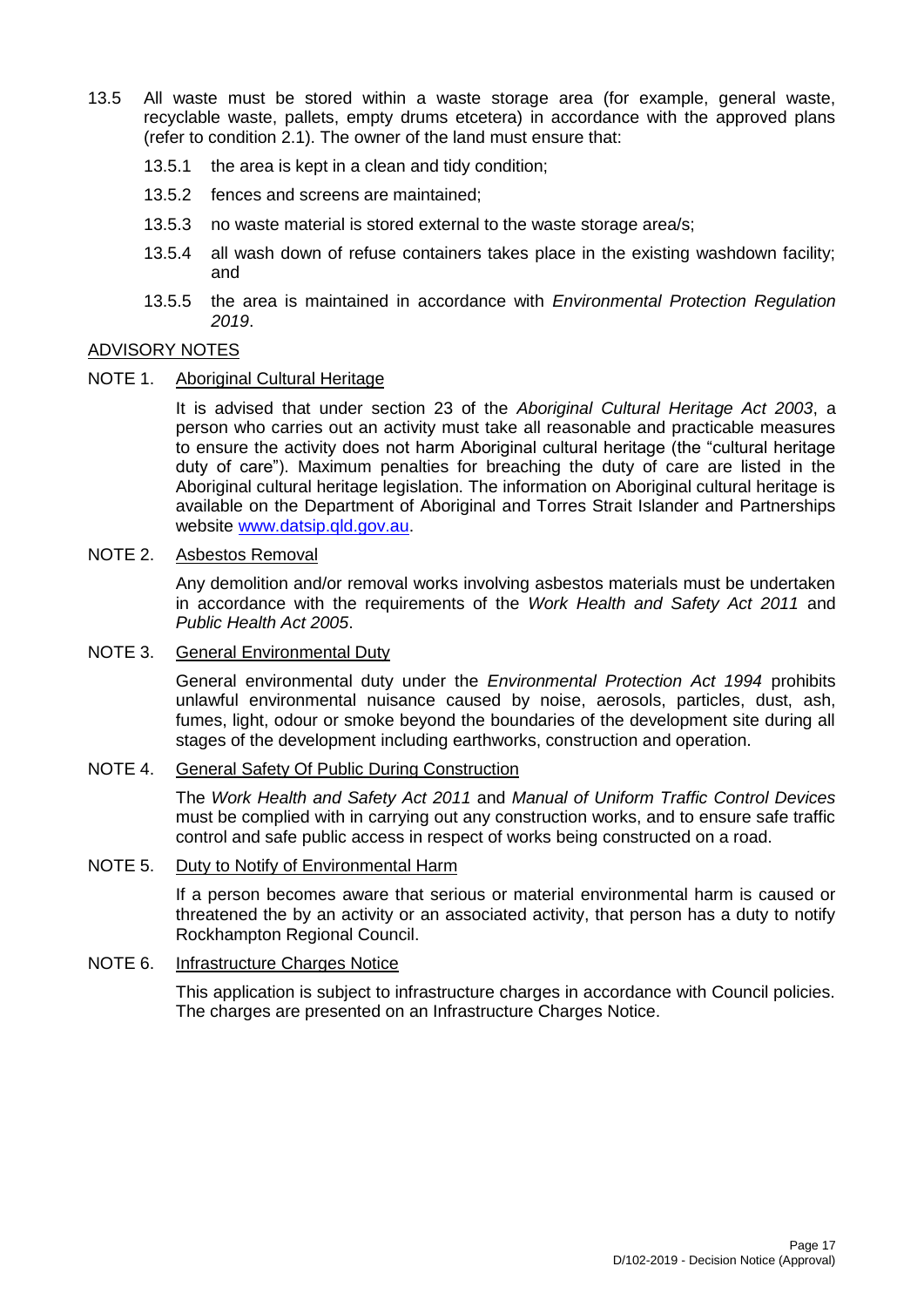

**Attachment 1 – Part 2 Referral Agency Conditions - Department of State Development, Manufacturing, Infrastructure and Planning**

*Planning Act 2016*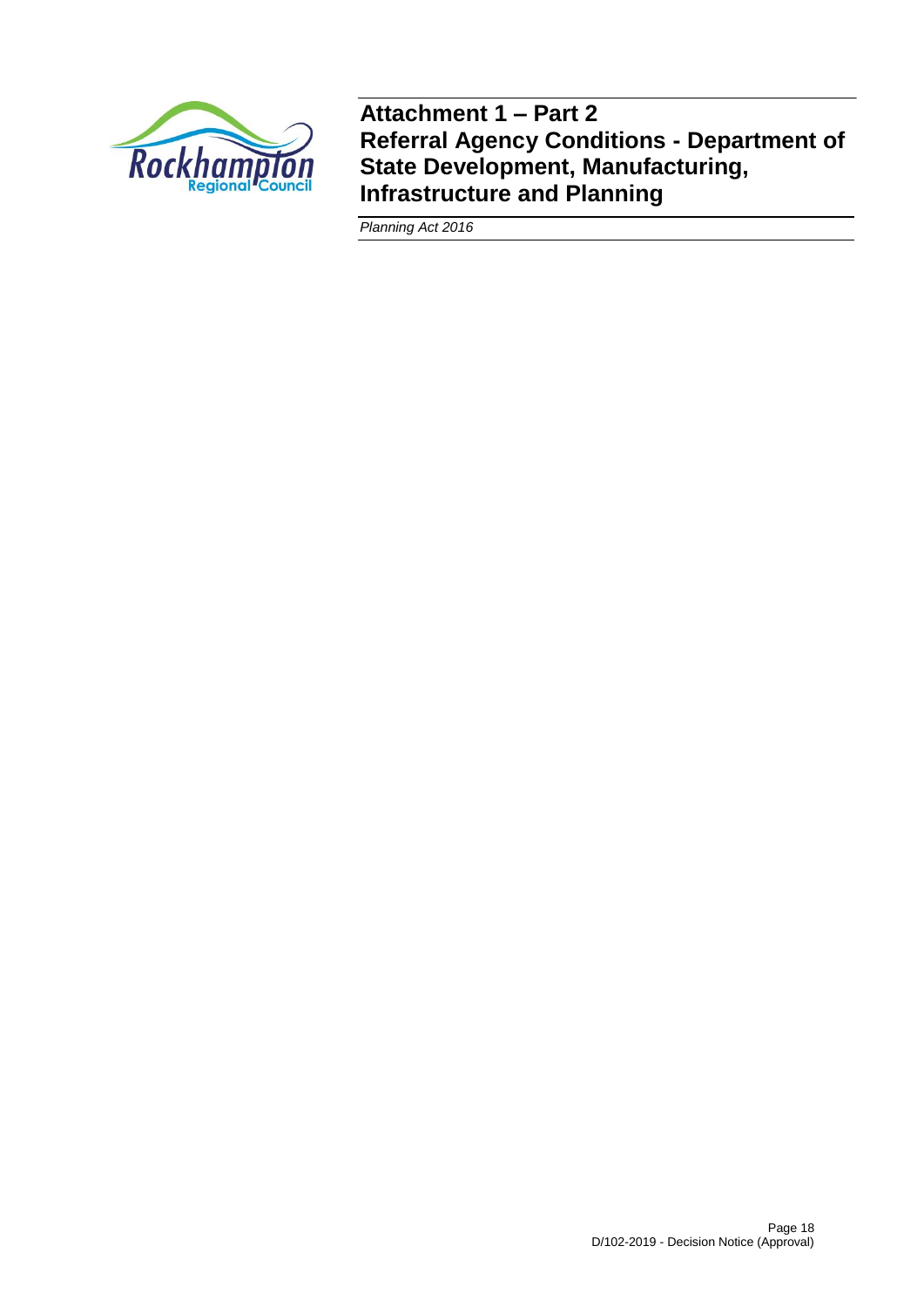

# **Attachment 2 - Appeal Rights**

*PLANNING ACT 2016*

The following is an extract from the *Planning Act 2016 (Chapter 6)*

#### *Appeal rights*

#### *229 Appeals to tribunal or P&E Court*

- (1) Schedule 1 states—
	- (a) matters that may be appealed to— (i)either a tribunal or the P&E Court; or (ii)only a tribunal; or
	- (iii)only the P&E Court; and (b) the person—
		- (i)who may appeal a matter (the **appellant**); and (ii)who is a respondent in an appeal of the matter; and (iii)who is a co-respondent in an appeal of the matter; and
		- (iv)who may elect to be a co-respondent in an appeal of the matter.
- (2) An appellant may start an appeal within the appeal period.
- (3) The **appeal period** is—
	- (a) for an appeal by a building advisory agency—10 business days after a decision notice for the decision is given to the agency or
	- (b) for an appeal against a deemed refusal—at any time after the deemed refusal happens; or
	- (c) for an appeal against a decision of the Minister, under chapter 7, part 4, to register premises or to renew the registration of premises—20 business days after a notice is published under section 269(3)(a) or (4); or
	- (d) for an appeal against an infrastructure charges notice— 20 business days after the infrastructure charges notice is given to the person; or
	- (e) for an appeal about a deemed approval of a development application for which a decision notice has not been given—30 business days after the applicant gives the deemed approval notice to the assessment manager; or
	- (f) for any other appeal—20 business days after a notice of the decision for the matter, including an enforcement notice, is given to the person.

#### Note—

See the P&E Court Act for the court's power to extend the appeal period.

- (4) Each respondent and co-respondent for an appeal may be heard in the appeal.
- (5) If an appeal is only about a referral agency's response, the assessment manager may apply to the tribunal or P&E Court to withdraw from the appeal.
- (6) To remove any doubt, it is declared that an appeal against an infrastructure charges notice must not be about—
	- (a) the adopted charge itself; or
	- (b) for a decision about an offset or refund—
		- (i) the establishment cost of trunk infrastructure identified in a LGIP; or
		- (ii) the cost of infrastructure decided using the method
	- included in the local government's charges resolution.

### **230 Notice of appeal**

- (1) An appellant starts an appeal by lodging, with the registrar of the tribunal or P&E Court, a notice of appeal that—
	- (a) is in the approved form; and
	- (b) succinctly states the grounds of the appeal.
- (2) The notice of appeal must be accompanied by the required fee.
- (3) The appellant or, for an appeal to a tribunal, the registrar must, within the service period, give a copy of the notice of appeal to—
- (a) the respondent for the appeal; and
- (b) each co-respondent for the appeal; and
- (c) for an appeal about a development application under schedule 1, table 1, item 1—each principal submitter for the development application; and
- (d) for an appeal about a change application under schedule 1, table 1, item 2—each principal submitter for the change application; and
- (e) each person who may elect to become a co-respondent for the appeal, other than an eligible submitter who is not a principal submitter in an appeal under paragraph (c) or (d); and
- (f) for an appeal to the P&E Court—the chief executive; and
- (g) for an appeal to a tribunal under another Act—any other person who the registrar considers appropriate.
- (4) The **service period** is—
	- (a) if a submitter or advice agency started the appeal in the P&E Court—2 business days after the appeal is started; or
	- (b) otherwise—10 business days after the appeal is started.
- (5) A notice of appeal given to a person who may elect to be a co-respondent must state the effect of subsection
- (6) A person elects to be a co-respondent by filing a notice of election, in the approved form, within 10 business days after the notice of appeal is given to the person*.*
- **231 Other appeals**
- (1) Subject to this chapter, schedule 1 and the P&E Court Act, unless the Supreme Court decides a decision or other matter under this Act is affected by jurisdictional error, the decision or matter is non-appealable.
- (2) The Judicial Review Act 1991, part 5 applies to the decision or matter to the extent it is affected by jurisdictional error.
- (3) A person who, but for subsection (1) could have made an application under the Judicial Review Act 1991 in relation to the decision or matter, may apply under part 4 of that Act for a statement of reasons in relation to the decision or matter.
- (4) In this section— **decision** includes—
	- (a) conduct engaged in for the purpose of making a decision; and
	- (b) other conduct that relates to the making of a decision; and
	- (c) the making of a decision or the failure to make a decision; and
	- (d) a purported decision; and
	- (e) a deemed refusal.

**non-appealable**, for a decision or matter, means the decision or matter—

- (a) is final and conclusive; and
- (b) may not be challenged, appealed against, reviewed, quashed, set aside or called into question in any other way under the Judicial Review Act 1991 or otherwise, whether by the Supreme Court, another court, a tribunal or another entity; and
- (c) is not subject to any declaratory, injunctive or other order of the Supreme Court, another court, a tribunal or another entity on any ground.

#### **232 Rules of the P&E Court**

- (1) A person who is appealing to the P&E Court must comply with the rules of the court that apply to the appeal.
- (2) However, the P&E Court may hear and decide an appeal even if the person has not complied with rules of the P&E Court.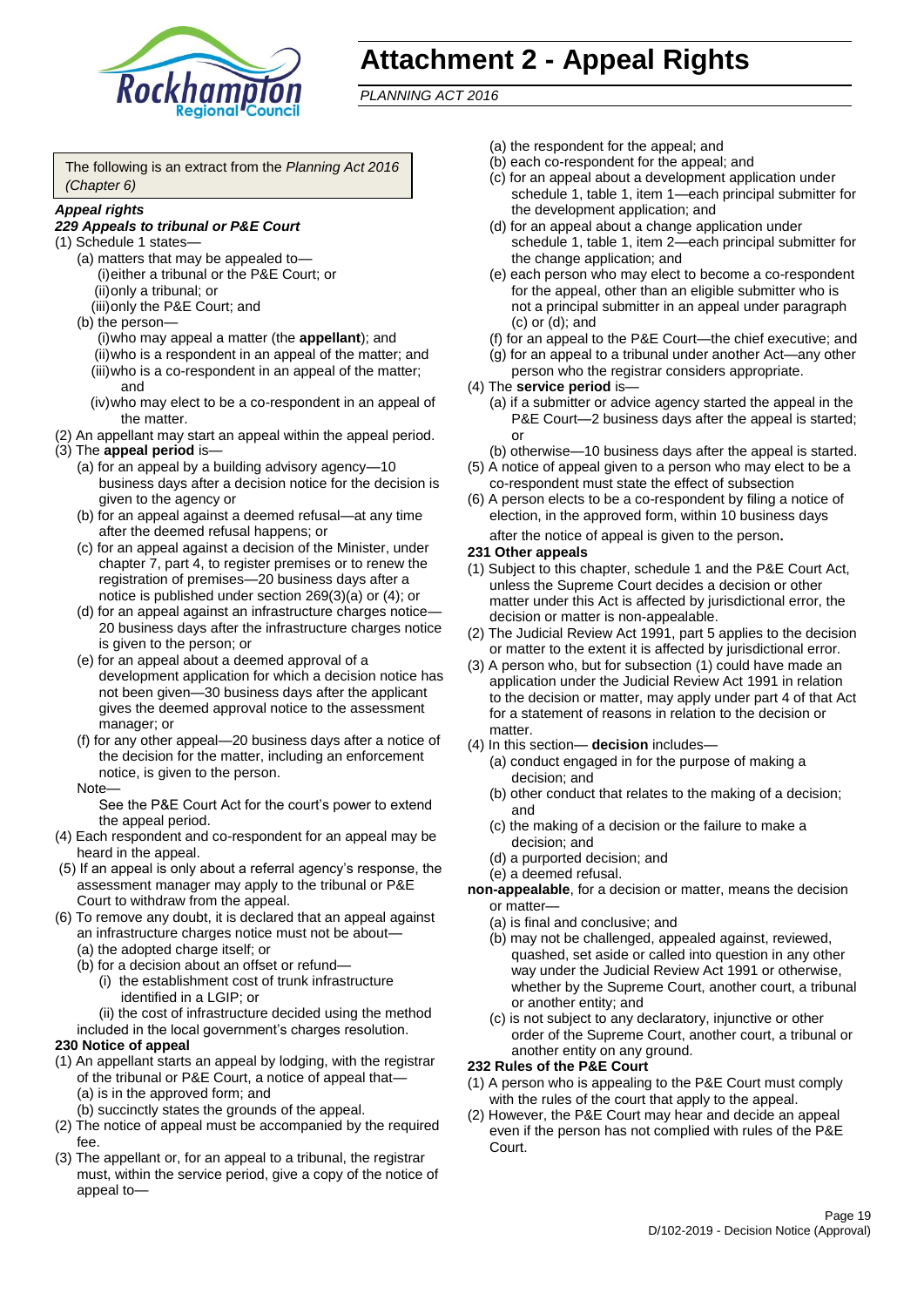

# **Appeal Rights**

*PLANNING ACT 2016*

# **Schedule 1**

#### **Appeals section 229 1 Appeal rights and parties to appeals**

- (1) Table 1 states the matters that may be appealed to—(a) the P&E court; or (b) a tribunal.
- (2) However, table 1 applies to a tribunal only if the matter involves—
	- (a) the refusal, or deemed refusal of a development application, for—
	- (i) a material change of use for a classified building; or
	- (ii) operational work associated with building work, a retaining wall, or a tennis court; or
	- (b) a provision of a development approval for—
	- (i) a material change of use for a classified building; or
- (ii) operational work associated with building work, a retaining wall, or a tennis court; or
	- (c) if a development permit was applied for—the decision to give a preliminary approval for— (i) a material change of use for a classified building; or
	- (ii) operational work associated with building work, a retaining wall, or a tennis court; or
	- (d) a development condition if—
		- (i) the development approval is only for a material change of use that involves the use of a building classified under the Building Code as a class 2 building; and
		- (ii) the building is, or is proposed to be, not more than 3 storeys; and
		- (iii) the proposed development is for not more than 60 sole-occupancy units; or
	- (e) a decision for, or a deemed refusal of, an extension application for a development approval that is only for a material change of use of a classified building; or
	- (f) a decision for, or a deemed refusal of, a change application for a development approval that is only for a material change of use of a classified building; or
	- (g) a matter under this Act, to the extent the matter relates to—
		- (i) the Building Act, other than a matter under that Act that may or must be decided by the Queensland Building and Construction Commission; or
		- (ii) the Plumbing and Drainage Act, part 4 or 5; or
	- (h) a decision to give an enforcement notice in relation to a matter under paragraphs (a) to (g); or
	- (i) a decision to give an infrastructure charges notice; or
	- (j) the refusal, or deemed refusal, of a conversion application; or
	- (k) a matter that, under another Act, may be appealed to the tribunal; or
	- (l) a matter prescribed by regulation.
- (3) Also, table 1 does not apply to a tribunal if the matter

involves—

- (a) for a matter in subsection  $(2)(a)$  to  $(d)$ 
	- (i) a development approval for which the development application required impact assessment; and
	- (ii) a development approval in relation to which the assessment manager received a properly made submission for the development application; or
- (b) a provision of a development approval about the identification or inclusion, under a variation approval, of a matter for the development.
- (4) Table 2 states the matters that may be appealed only to the P&E Court.
- (5) Table 3 states the matters that may be appealed only to the tribunal.
- (6) In each table—
	- (a) column 1 states the appellant in the appeal; and
	- (b) column 2 states the respondent in the appeal; and
	- (c) column 3 states the co-respondent (if any) in the appeal; and
	- (d) column 4 states the co-respondents by election (if any) in the appeal.
- (7) If the chief executive receives a notice of appeal under section 230(3)(f), the chief executive may elect to be a corespondent in the appeal.

| Table 1<br>Appeals to the P&E Court and, for certain matters, to a tribunal                                      |                                                                                                                                                                                                                            |                                         |                                                       |  |
|------------------------------------------------------------------------------------------------------------------|----------------------------------------------------------------------------------------------------------------------------------------------------------------------------------------------------------------------------|-----------------------------------------|-------------------------------------------------------|--|
| 1. Development applications<br>An appeal may be made against-<br>(c) a provision of the development approval; or | (a) the refusal of all or part of the development application; or<br>(b) the deemed refusal of the development application; or<br>(d) if a development permit was applied for-the decision to give a preliminary approval. |                                         |                                                       |  |
| Column 1                                                                                                         | Column 2                                                                                                                                                                                                                   | Column 3                                | Column 4                                              |  |
| Appellant                                                                                                        | Respondent                                                                                                                                                                                                                 | Co-respondent                           | Co-respondent by election                             |  |
| (if any)<br>$($ if any $)$                                                                                       |                                                                                                                                                                                                                            |                                         |                                                       |  |
| The applicant                                                                                                    | The assessment<br>manager                                                                                                                                                                                                  | If the appeal is about<br>a concurrence | 1 A concurrence agency that is<br>not a co-respondent |  |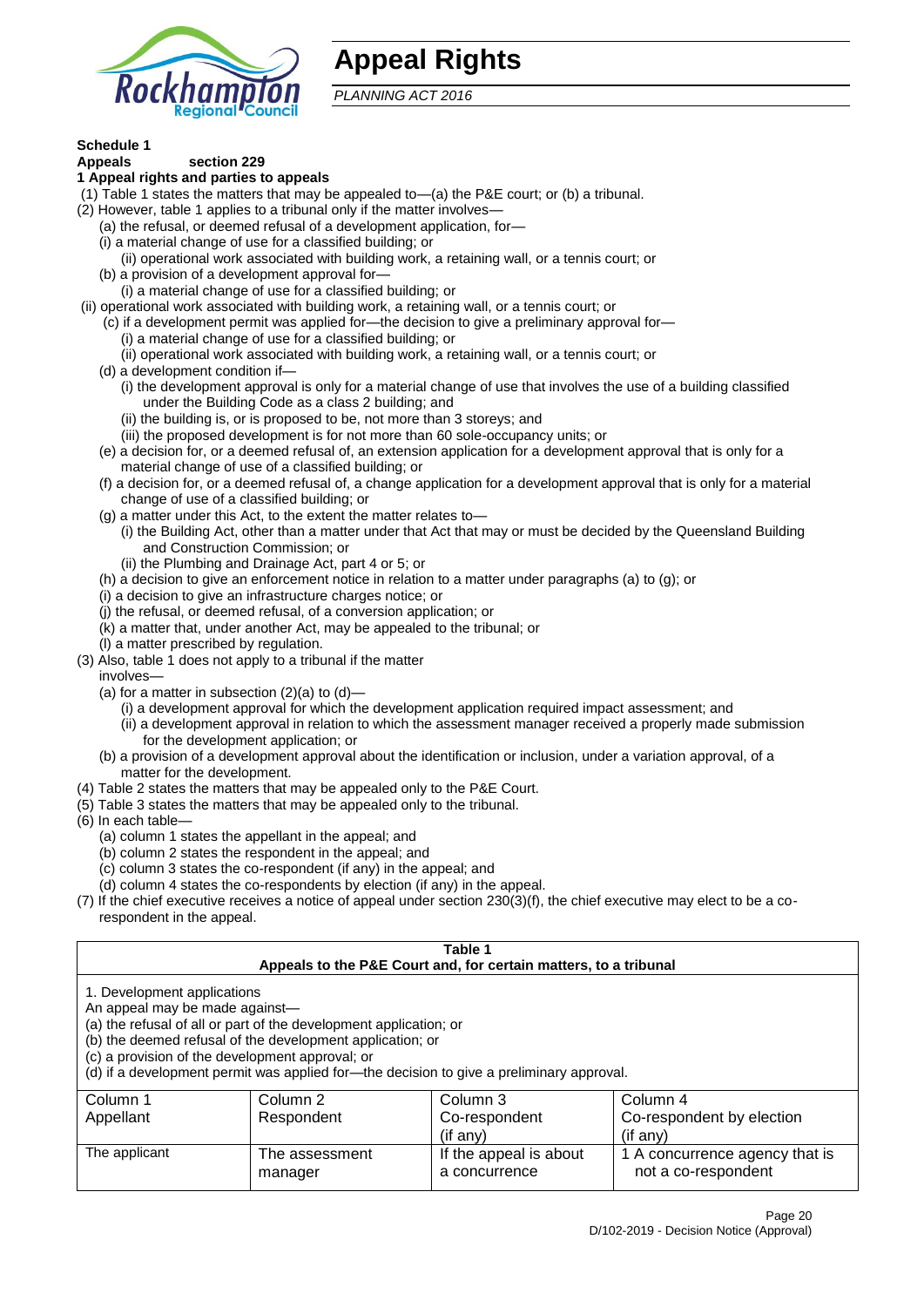| Table 1<br>Appeals to the P&E Court and, for certain matters, to a tribunal                                                                                                                                          |                                   |                                                                 |                                                                                                                                                                                                                                                                                                                                                 |
|----------------------------------------------------------------------------------------------------------------------------------------------------------------------------------------------------------------------|-----------------------------------|-----------------------------------------------------------------|-------------------------------------------------------------------------------------------------------------------------------------------------------------------------------------------------------------------------------------------------------------------------------------------------------------------------------------------------|
|                                                                                                                                                                                                                      |                                   | agency's referral<br>response-the<br>concurrence agency         | 2 If a chosen Assessment<br>manager is the respondent-<br>the prescribed assessment<br>manager<br>3 Any eligible advice agency for<br>the application<br>4 Any eligible submitter for the<br>application                                                                                                                                        |
| 2. Change applications<br>An appeal may be made against-<br>(b) a deemed refusal of a change application.                                                                                                            |                                   |                                                                 | (a) a responsible entity's decision for a change application, other than a decision made by the P&E court; or                                                                                                                                                                                                                                   |
| Column 1<br>Appellant                                                                                                                                                                                                | Column <sub>2</sub><br>Respondent | Column 3<br>Co-respondent<br>(if any)                           | Column 4<br>Co-respondent by election<br>(if any)                                                                                                                                                                                                                                                                                               |
| 1 The applicant<br>2 If the responsible<br>entity is the<br>assessment<br>manager-an<br>affected entity that<br>gave a pre-request<br>notice or response<br>notice                                                   | The responsible<br>entity         | If an affected entity<br>starts the appeal-the<br>applicant     | 1 A concurrence agency for the<br>development application<br>2 If a chosen assessment<br>manager is the respondent-<br>the prescribed assessment<br>manager<br>3 A private certifier for the<br>development application<br>4 Any eligible advice agency for<br>the change application<br>5 Any eligible submitter for the<br>change application |
| 3. Extension applications<br>An appeal may be made against-<br>(a) the assessment manager's decision about an extension application; or<br>(b) a deemed refusal of an extension application.                         |                                   |                                                                 |                                                                                                                                                                                                                                                                                                                                                 |
| Column 1<br>Appellant                                                                                                                                                                                                | Column <sub>2</sub><br>Respondent | Column 3<br>Co-respondent<br>(if any)                           | Column 4<br>Co-respondent by election<br>(if any)                                                                                                                                                                                                                                                                                               |
| 1 The applicant<br>1<br>$\overline{2}$<br>For a matter other<br>than a deemed<br>refusal of an<br>extension<br>application $-$ a<br>concurrence<br>agency, other than<br>the chief executive,<br>for the application | The assessment<br>manager         | If a concurrence<br>agency starts the<br>appeal - the applicant | If a chosen assessment<br>manager is the respondent – the<br>prescribed assessment manager                                                                                                                                                                                                                                                      |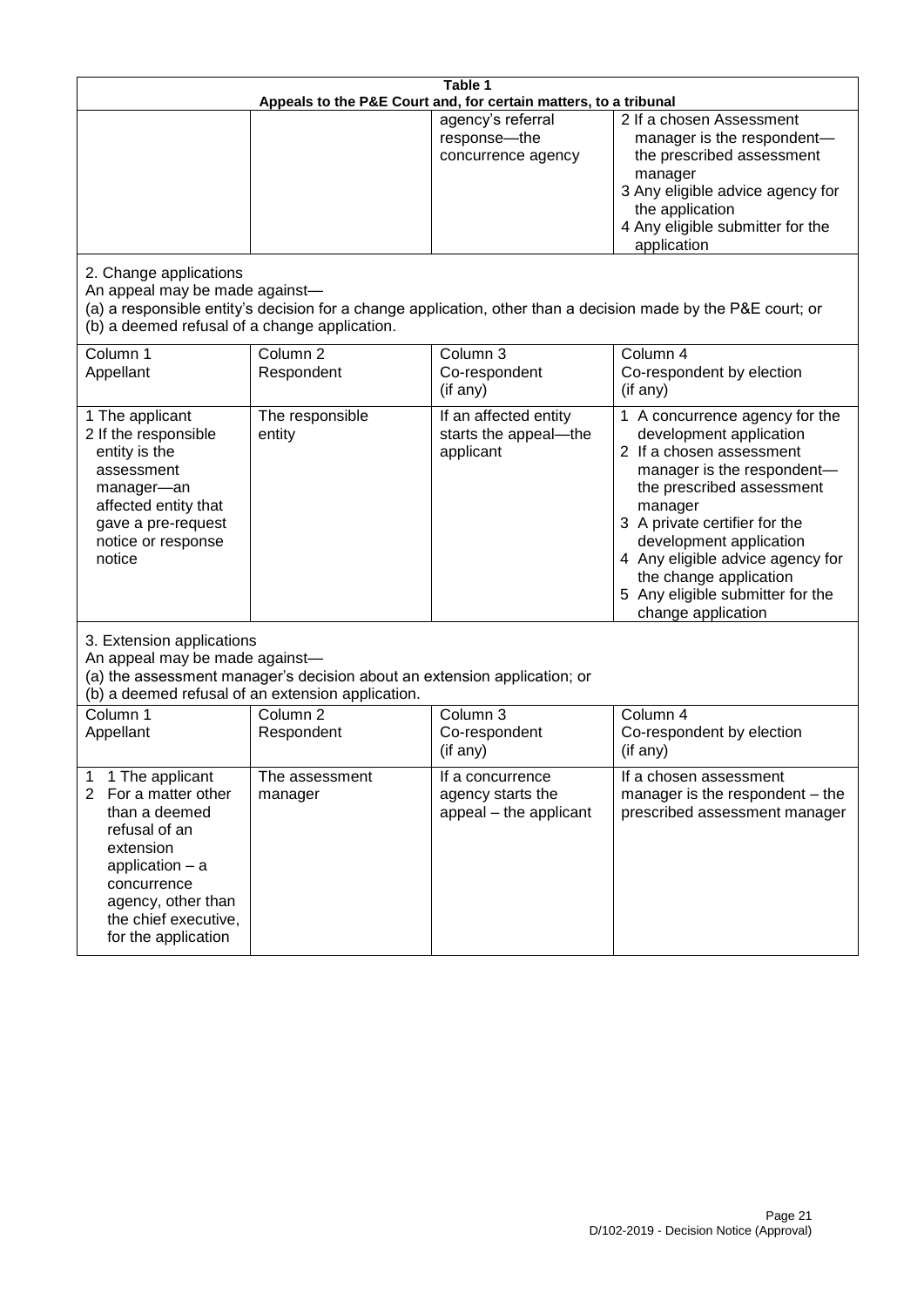#### **Table 1 Appeals to the P&E Court and, for certain matters, to a tribunal**

4. Infrastructure charges notices

- An appeal may be made against an infrastructure charges notice on 1 or more of the following grounds
- a) The notice involved an error relating to
	- (i) The application of the relevant adopted charge; or
- Examples of errors in applying an adopted charge
	- The incorrect application of gross floor area for a non-residential development
	- Applying an incorrect 'use category', under a regulation, to the development
	- (i) The working out of extra demands, for section 120; or
	- (ii) An offset or refund; or
- b) The was no decision about an offset or refund; or
- c) If the infrastructure charges notice states a refund will be given the timing for giving the refund; or
- d) The amount of the charge is so unreasonable that no reasonable relevant local government could have

# imposed the amount.

| Column 1<br>Appellant                                    | Column 2<br>Respondent                                                    | Column 3<br>Co-respondent<br>$($ if any $)$ | Column 4<br>Co-respondent by election<br>$($ if any $)$ |
|----------------------------------------------------------|---------------------------------------------------------------------------|---------------------------------------------|---------------------------------------------------------|
| The person given the<br>Infrastructure charges<br>notice | The local government<br>that gave the<br>infrastructure charges<br>notice |                                             |                                                         |

5. Conversion applications

An appeal may be made against—

(a) the refusal of a conversion application; or

(b) a deemed refusal of a conversion application.

| Column 1      | Column 2                | Column 3       | Column 4                  |
|---------------|-------------------------|----------------|---------------------------|
| Appellant     | Respondent              | Co-respondent  | Co-respondent by election |
|               |                         | $($ if any $)$ | $($ if any $)$            |
|               |                         |                |                           |
| The applicant | The local government    | ۰              | $\overline{\phantom{a}}$  |
|               | to which the conversion |                |                           |
|               | application was made    |                |                           |

6. Enforcement notices

An appeal may be made against the decision to give an enforcement notice.

| Column 1<br>Appellant                      | Column 2<br>Respondent       | Column 3<br>Co-respondent<br>(if any) | Column 4<br>Co-respondent by election<br>(if any)                                                                                                                          |
|--------------------------------------------|------------------------------|---------------------------------------|----------------------------------------------------------------------------------------------------------------------------------------------------------------------------|
| The person given the<br>enforcement notice | The enforcement<br>authority |                                       | If the enforcement authority is<br>not the local government for<br>the premises in relation to which<br>the offence is alleged to have<br>happened-the local<br>government |

#### **Table 2 Appeals to the P&E Court only**

1. Appeals from tribunal

An appeal may be made against a decision of a tribunal, other than a decision under

section 252, on the ground of—

(a) an error or mistake in law on the part of the tribunal; or

(b) jurisdictional error.

| Column 1<br>Appellant                             | Column 2<br>Respondent                                    | Column 3<br>Co-respondent<br>$($ if any $)$ | Column 4<br>Co-respondent by election<br>(if any) |
|---------------------------------------------------|-----------------------------------------------------------|---------------------------------------------|---------------------------------------------------|
| A party to the<br>proceedings for the<br>decision | The other party to the<br>proceedings for the<br>decision | ۰                                           |                                                   |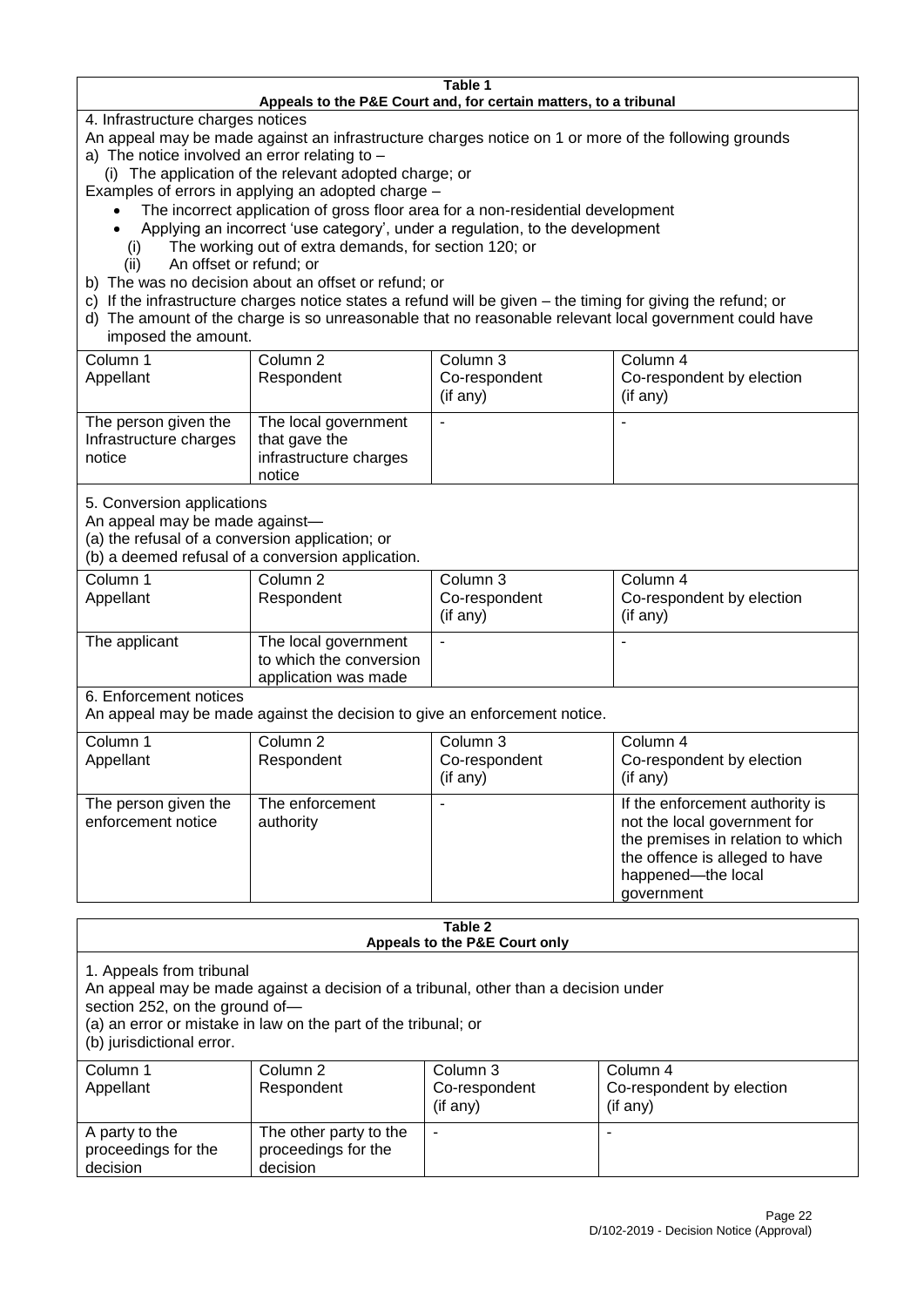#### **Table 2 Appeals to the P&E Court only**

2. Eligible submitter appeals

An appeal may be made against the decision to give a development approval, or an approval for a change application, to the extent that the decision relates to—

(a) any part of the development application for the development approval that required impact assessment; or (b) a variation request.

| Column 1                                                                                                                                                                                                                                                                                                                                                                                                           | Column 2                                                                                                                   | Column 3                                                                                                                | Column 4                                             |
|--------------------------------------------------------------------------------------------------------------------------------------------------------------------------------------------------------------------------------------------------------------------------------------------------------------------------------------------------------------------------------------------------------------------|----------------------------------------------------------------------------------------------------------------------------|-------------------------------------------------------------------------------------------------------------------------|------------------------------------------------------|
| Appellant                                                                                                                                                                                                                                                                                                                                                                                                          | Respondent                                                                                                                 | Co-respondent                                                                                                           | Co-respondent by election                            |
|                                                                                                                                                                                                                                                                                                                                                                                                                    |                                                                                                                            | (if any)                                                                                                                | (if any)                                             |
| 1 For a development<br>application-an<br>eligible submitter for<br>the development<br>application<br>2 For a change<br>application-an<br>eligible submitter for<br>the change<br>application                                                                                                                                                                                                                       | 1 For a development<br>application-the<br>assessment<br>manager<br>2 For a change<br>application-the<br>responsible entity | 1 The applicant<br>2 If the appeal is<br>about a concurrence<br>agency's referral<br>response-the<br>concurrence agency | Another eligible<br>submitter for the<br>application |
| 3. Eligible submitter and eligible advice agency appeals<br>An appeal may be made against a provision of a development approval, or failure to<br>include a provision in the development approval, to the extent the matter relates to-<br>(a) any part of the development application or the change application, for the development approval, that<br>required impact assessment; or<br>(b) a variation request. |                                                                                                                            |                                                                                                                         |                                                      |
| Column 1                                                                                                                                                                                                                                                                                                                                                                                                           | Column <sub>2</sub>                                                                                                        | Column 3                                                                                                                | Column 4                                             |
| Appellant                                                                                                                                                                                                                                                                                                                                                                                                          | Respondent                                                                                                                 | Co-respondent<br>(if any)                                                                                               | Co-respondent by election<br>(if any)                |
| 1 For a development                                                                                                                                                                                                                                                                                                                                                                                                | 1 For a development                                                                                                        | 1 The applicant                                                                                                         | Another eligible submitter for the                   |
| application-an                                                                                                                                                                                                                                                                                                                                                                                                     | application-the                                                                                                            | 2 If the appeal is                                                                                                      | application                                          |
| eligible submitter for                                                                                                                                                                                                                                                                                                                                                                                             | assessment                                                                                                                 | about a concurrence                                                                                                     |                                                      |

agency's referral response—the concurrence agency

4. Compensation claims

the development application 2 For a change application—an eligible submitter for

the change application 3 An eligible advice agency for the development application or change application

An appeal may be made against—

(a) a decision under section 32 about a compensation claim; or

manager 2 For a change application—the responsible entity

(b) a decision under section 265 about a claim for compensation; or

(c) a deemed refusal of a claim under paragraph (a) or (b).

| Column 1               | Column 2            | Column 3      | Column 4                  |
|------------------------|---------------------|---------------|---------------------------|
| Appellant              | Respondent          | Co-respondent | Co-respondent by election |
|                        |                     | (if any)      | (if any)                  |
| A person dissatisfied  | The local           |               |                           |
| with the decision      | government to which |               |                           |
|                        | the claim was made  |               |                           |
|                        |                     |               |                           |
| 5. Registered premises |                     |               |                           |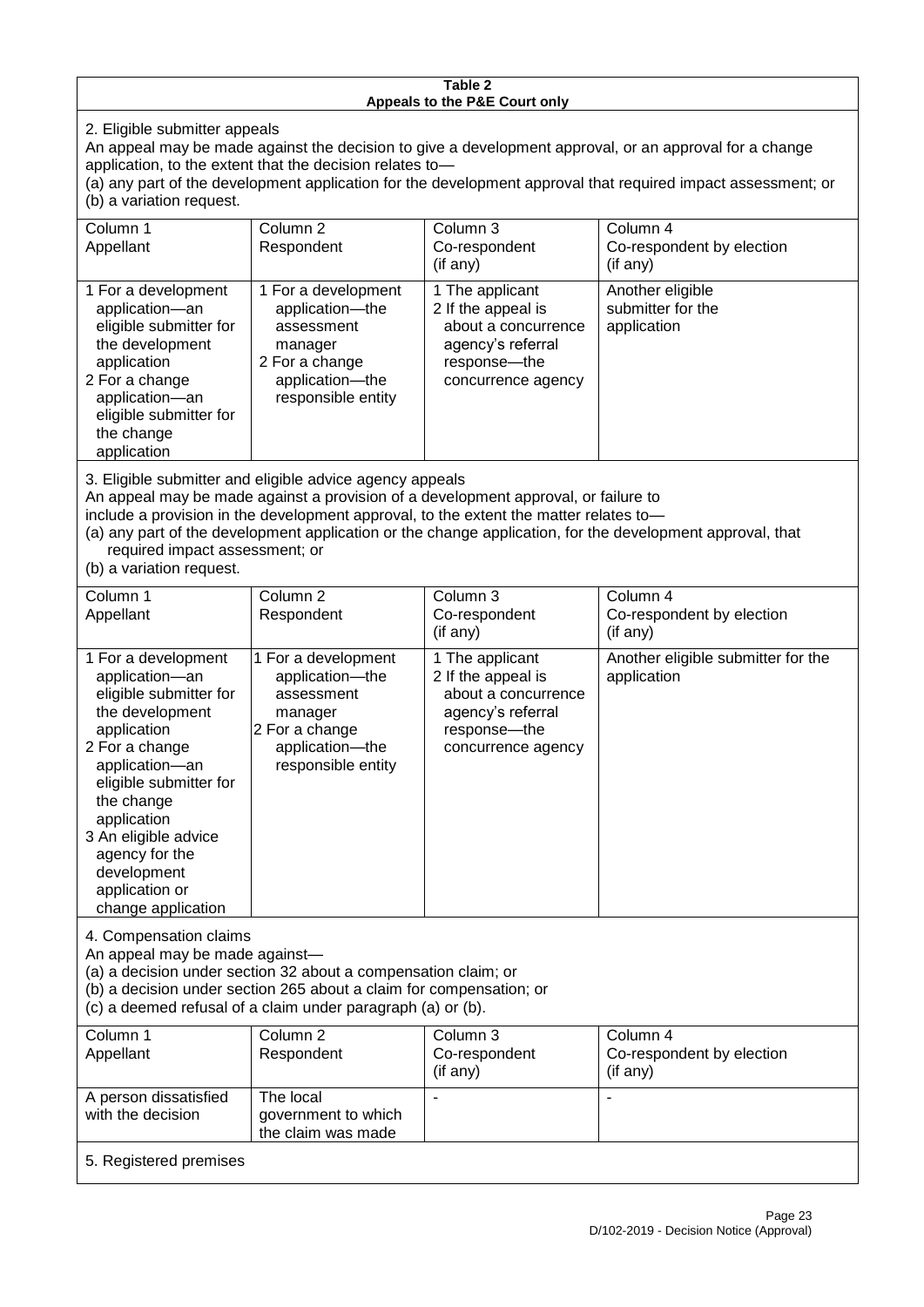| Table 2                                                                                                                                                                                                                                                                                                              |                                   |                                         |                                                                                                                                                                             |  |
|----------------------------------------------------------------------------------------------------------------------------------------------------------------------------------------------------------------------------------------------------------------------------------------------------------------------|-----------------------------------|-----------------------------------------|-----------------------------------------------------------------------------------------------------------------------------------------------------------------------------|--|
| Appeals to the P&E Court only<br>An appeal may be made against a decision of the Minister under chapter 7, part 4.                                                                                                                                                                                                   |                                   |                                         |                                                                                                                                                                             |  |
| Column 1<br>Appellant                                                                                                                                                                                                                                                                                                | Column <sub>2</sub><br>Respondent | Column 3<br>Co-respondent<br>(if any)   | Column 4<br>Co-respondent by election<br>(if any)                                                                                                                           |  |
| 1 A person given a<br>decision notice about<br>the decision<br>2 If the decision is to<br>register premises or<br>renew the<br>registration of<br>premises-an owner<br>or occupier of<br>premises in the<br>affected area for the<br>registered premises<br>who is dissatisfied<br>with the decision                 | The Minister                      | $\blacksquare$                          | If an owner or occupier starts the<br>appeal - the owner of the<br>registered premises                                                                                      |  |
| 6. Local laws<br>An appeal may be made against a decision of a local government, or conditions applied,<br>under a local law about-<br>(a) the use of premises, other than a use that is the natural and ordinary consequence of prohibited<br>development; or<br>(b) the erection of a building or other structure. |                                   |                                         |                                                                                                                                                                             |  |
| Column 1<br>Appellant                                                                                                                                                                                                                                                                                                | Column <sub>2</sub><br>Respondent | Column 3<br>Co-respondent<br>(if any)   | Column 4<br>Co-respondent by election<br>(if any)                                                                                                                           |  |
| A person who-<br>(a) applied for the<br>decision; and<br>(b) is dissatisfied with<br>the decision or<br>conditions.                                                                                                                                                                                                  | The local government              | $\overline{\phantom{a}}$                |                                                                                                                                                                             |  |
|                                                                                                                                                                                                                                                                                                                      |                                   | Table 3<br>Appeals to the tribunal only |                                                                                                                                                                             |  |
| 1. Building advisory agency appeals<br>An appeal may be made against giving a development approval for building work to the extent the building<br>work required code assessment against the building assessment provisions.                                                                                         |                                   |                                         |                                                                                                                                                                             |  |
| Column 1<br>Appellant                                                                                                                                                                                                                                                                                                | Column <sub>2</sub><br>Respondent | Column 3<br>Co-respondent<br>(if any)   | Column 4<br>Co-respondent by election<br>(if any)                                                                                                                           |  |
| A building advisory<br>agency for the<br>development application<br>related to the approval                                                                                                                                                                                                                          | The assessment<br>manager         | The applicant                           | 1 A concurrence agency for the<br>development application<br>related to the approval<br>2 A private certifier for the<br>development application<br>related to the approval |  |
| 3. Certain decisions under the Building Act and the Plumbing and Drainage Act<br>An appeal may be made against a decision under-<br>(a) the Building Act, other than a decision made by the Queensland Building and Construction Commission; or<br>(b) the Plumbing and Drainage Act, part 4 or 5.                   |                                   |                                         |                                                                                                                                                                             |  |
| Column 1<br>Appellant                                                                                                                                                                                                                                                                                                | Column <sub>2</sub><br>Respondent | Column 3<br>Co-respondent<br>(if any)   | Column 4<br>Co-respondent by election<br>(if any)                                                                                                                           |  |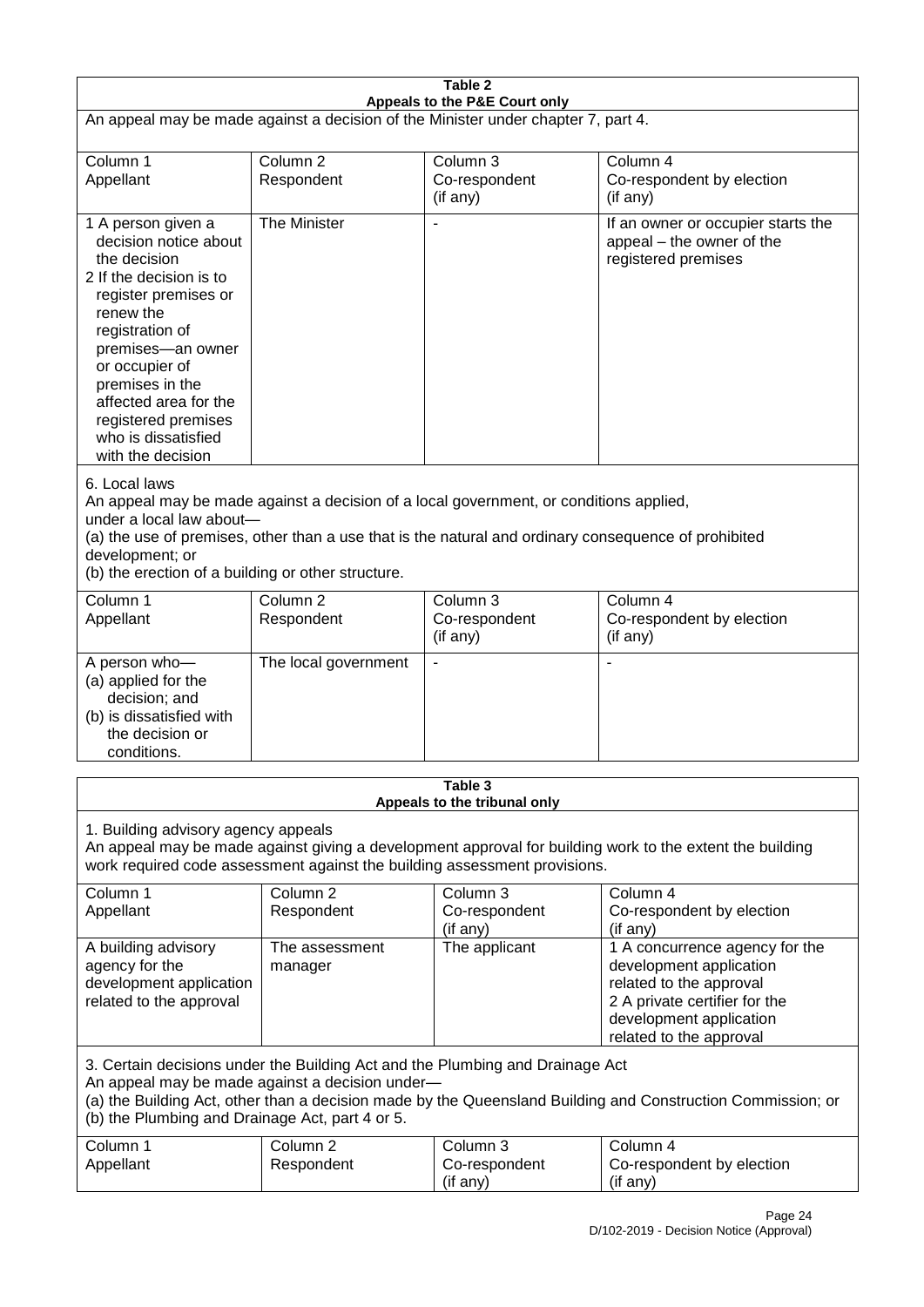| Table 3                                                                                                                                                                                                                              |                      |                              |                           |
|--------------------------------------------------------------------------------------------------------------------------------------------------------------------------------------------------------------------------------------|----------------------|------------------------------|---------------------------|
|                                                                                                                                                                                                                                      |                      | Appeals to the tribunal only |                           |
| A person who received,                                                                                                                                                                                                               | The person who made  |                              |                           |
| or was entitled to                                                                                                                                                                                                                   | the decision         |                              |                           |
| receive, notice of the                                                                                                                                                                                                               |                      |                              |                           |
| decision                                                                                                                                                                                                                             |                      |                              |                           |
| 4. Local government failure to decide application under the Building Act<br>An appeal may be made against a local government's failure to decide an application under the Building Act<br>within the period required under that Act. |                      |                              |                           |
| Column 1                                                                                                                                                                                                                             | Column 2             | Column 3                     | Column 4                  |
| Appellant                                                                                                                                                                                                                            | Respondent           | Co-respondent                | Co-respondent by election |
|                                                                                                                                                                                                                                      |                      | (if any)                     | (if any)                  |
| A person who was                                                                                                                                                                                                                     | The local government |                              |                           |
| entitled to receive,                                                                                                                                                                                                                 | to which the         |                              |                           |
| notice of the decision                                                                                                                                                                                                               | application was made |                              |                           |